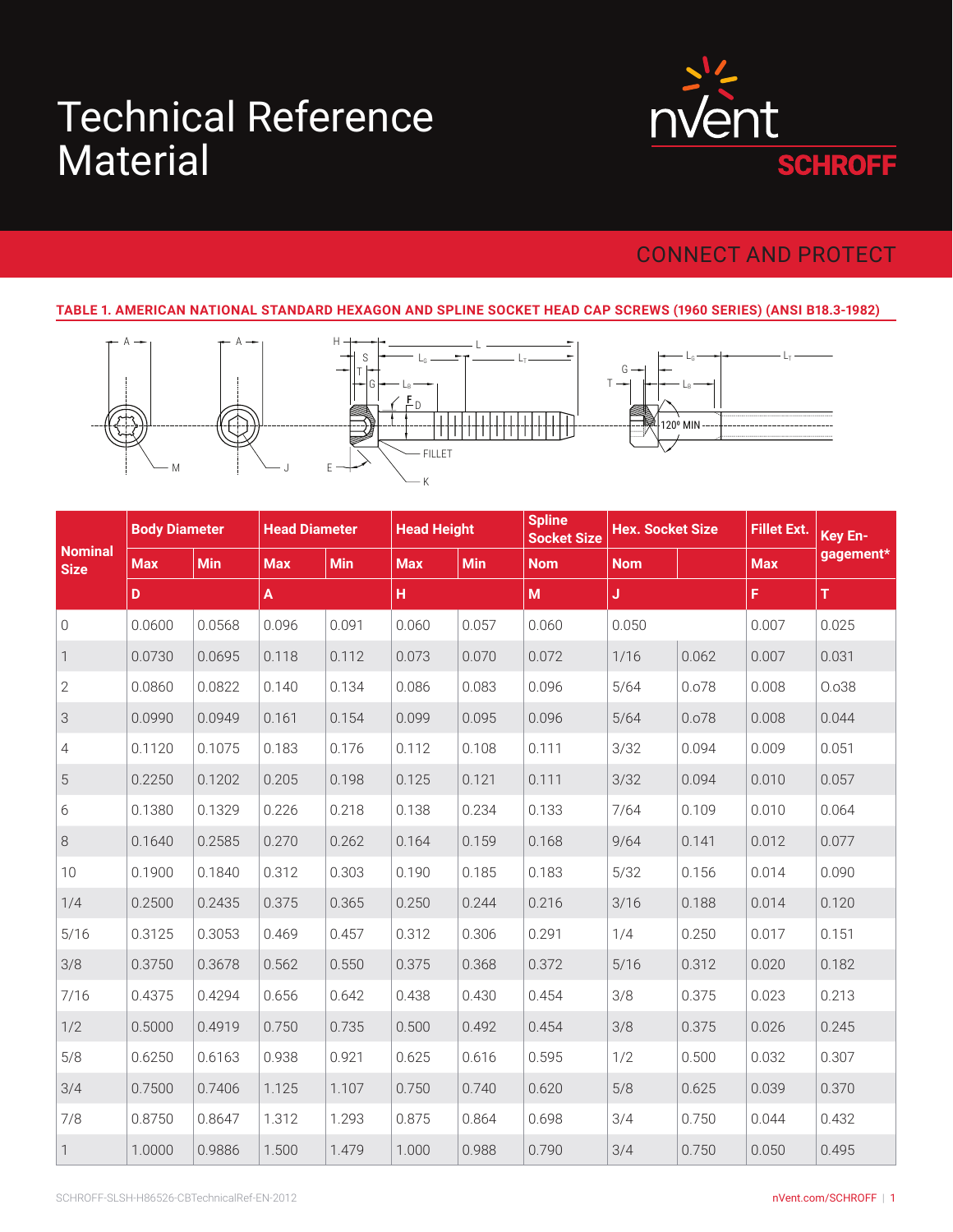| TABLE 1. AMERICAN NATIONAL STANDARD HEXAGON AND SPLINE SOCKET HEAD CAP SCREWS (1960 SERIES) (ANSI B18.3-1982) |  |
|---------------------------------------------------------------------------------------------------------------|--|
|---------------------------------------------------------------------------------------------------------------|--|

|                               | <b>Body Diameter</b> |            | <b>Head Diameter</b> |            | <b>Head Height</b> |       | <b>Spline</b><br><b>Socket Size</b> | <b>Hex. Socket Size</b> |       | <b>Fillet Ext.</b> | Key En-   |
|-------------------------------|----------------------|------------|----------------------|------------|--------------------|-------|-------------------------------------|-------------------------|-------|--------------------|-----------|
| <b>Nominal</b><br><b>Size</b> | <b>Max</b>           | <b>Min</b> | <b>Max</b>           | <b>Min</b> | <b>Max</b>         | Min   | <b>Nom</b>                          | <b>Nom</b>              |       | <b>Max</b>         | gagement* |
|                               | D                    |            | $\pmb{\mathsf{A}}$   |            | н                  |       | M                                   | J                       |       | F                  | T         |
| 11/8                          | 1.1250               | 1.1086     | 1.688                | 1.665      | 1.125              | 1.111 | $\qquad \qquad -$                   | 7/8                     | 0.875 | 0.055              | 0.557     |
| 11/4                          | 1.2500               | 1.2336     | 1.875                | 1.852      | 1.250              | 1.236 | $\qquad \qquad -$                   | 7/8                     | 0.875 | 0.060              | 0.620     |
| 13/8                          | 1.3750               | 1.3568     | 2.062                | 2.038      | 1.375              | 1.360 | $\overline{\phantom{m}}$            | 1                       | 1.000 | 0.065              | 0.682     |
| 11/2                          | 1.5000               | 1.4828     | 2.250                | 2.224      | 1.500              | 1.485 | $\overline{\phantom{m}}$            | $\mathbf{1}$            | 1.000 | 0.070              | 0.745     |
| 13/4                          | 1.7500               | 1.7295     | 2.625                | 2.597      | 1.750              | 1.734 | $\qquad \qquad -$                   | 11/4                    | 1.250 | 0.080              | 0.870     |
| $\overline{2}$                | 2.0000               | 1.9780     | 3.000                | 2.970      | 2.000              | 1.983 | $\qquad \qquad -$                   | 11/2                    | 1.500 | 0.090              | 0.995     |
| 21/4                          | 2.2500               | 2.2280     | 3.375                | 3.344      | 2.250              | 2.232 | $\overline{\phantom{m}}$            | 13/4                    | 1.750 | 0.100              | 1.120     |
| 21/2                          | 2.5000               | 2.4762     | 3.750                | 3.717      | 2.500              | 2.481 | $\overline{\phantom{m}}$            | 13/4                    | 1.750 | 0.110              | 1.245     |
| 23/4                          | 2.7500               | 2.7262     | 4.125                | 4.090      | 2.750              | 2.730 | $\overline{\phantom{m}}$            | $\mathbf{2}$            | 2.000 | 0.120              | 1.370     |
| 3                             | 3.0000               | 2.9762     | 4.500                | 4.464      | 3.000              | 2.979 | $\qquad \qquad -$                   | 21/4                    | 2.250 | 0.130              | 1.495     |
| 31/4                          | 3.2500               | 3.2262     | 4.875                | 4.837      | 3.250              | 3.228 | $\overline{\phantom{0}}$            | 21/4                    | 2.250 | 0.140              | 1.620     |
| 31/2                          | 3.5000               | 3.4762     | 5.250                | 5.211      | 3.500              | 3.478 | $\qquad \qquad -$                   | 23/4                    | 2.750 | 0.150              | 1.745     |
| 33/4                          | 3.7500               | 3.7262     | 5.625                | 5.584      | 3.750              | 3.727 | $\qquad \qquad -$                   | 23/4                    | 2.750 | 0.160              | 1.870     |
| $\overline{4}$                | 4.0000               | 3.9762     | 6.000                | 5.958      | 4.000              | 3.976 | $\overline{\phantom{0}}$            | 3                       | 3.000 | 0.170,             | 1.995     |

\* Key engagement depths are minimum.

All dimensions in inches. The body length LB of the screw is the length of the unthreaded cylindrical portion of the shank. The length of thread, LT, is the distance from the extreme point to the last complete (full form) thread. Standard length increments for screw diameters up to 1 in. are 1/16 in. for lengths 1/8 through 1/4 in., 1/8 in. for lengths 1/4 through 1 in., 1/4 in. for lengths 1 through 3 1/2 in., 1/2 in. for lengths 3 1/2 through 7 in., 1 in. for lengths 7 through 10 in. and for diameters over 1 in. are 1/2 in. for lengths 1 through 7 in., 1 in. for lengths 7 through 10 in. and 2 in. for lengths over 10 in. Heads may be plain or knurled, and chamfered to an angle E of 30 to 45 degrees with the surface of the flat. The thread conforms to the Unified Standard with radius root, Class 3A, UNRC and UNRF for screw sizes No. 0 through 1 in. inclusive, Class 2A, UNRC and UNRF for over 1 in. through 1 1/2 in. inclusive, and Class 2A UNRC for sizes larger than 1 1/2 in. For manufacturing details not shown, including materials, see American National Standard ANSI B18.3-1982.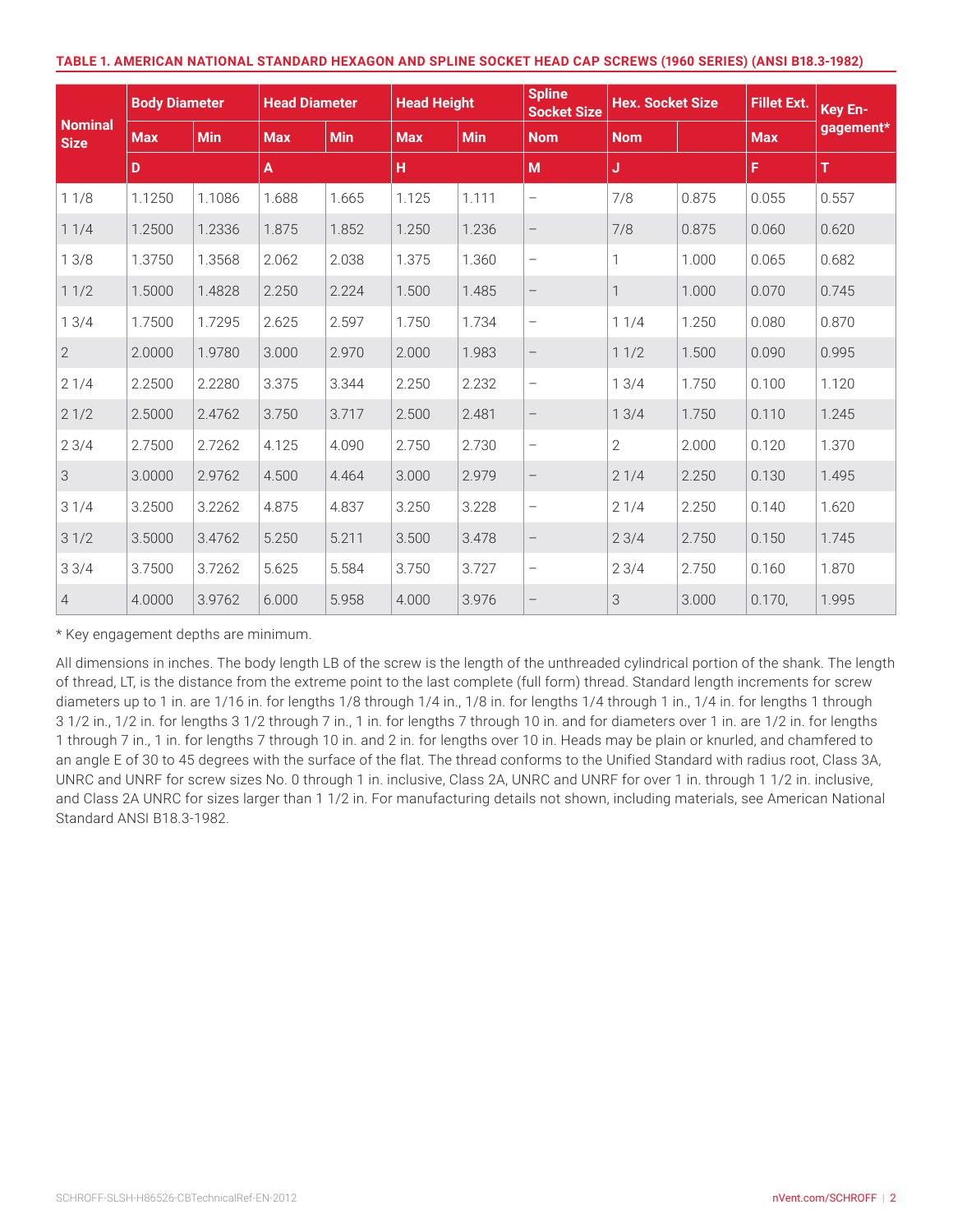

|                | <b>Body Diameter</b> |            | <b>Head Diameter</b>               |           | <b>Head Height</b> | <b>Spline</b><br><b>Socket Size</b> | <b>Hexagon</b><br><b>Socket Size</b> |                 |
|----------------|----------------------|------------|------------------------------------|-----------|--------------------|-------------------------------------|--------------------------------------|-----------------|
|                |                      |            | <b>Theoretical</b><br><b>Sharp</b> |           |                    |                                     |                                      |                 |
| <b>Nominal</b> | <b>Max</b>           | <b>Min</b> | <b>Max</b>                         | Abs. Min. | <b>Reference</b>   | <b>Nom</b>                          | <b>Nom</b>                           | Key Engagement* |
| <b>Size</b>    |                      | D          |                                    | A         | н.                 | $\mathsf{M}\xspace$                 | J.                                   | T.              |
| 0              | 0.0600               | 0.0568     | 0.138                              | 0.117     | 0.044              | 0.048                               | 0.035                                | 0.025           |
| 1              | 0.0730               | 0.0695     | 0.168                              | 0.143     | 0.054              | 0.060                               | 0.050                                | 0.031           |
| $\mathbf{2}$   | 0.0860               | 0.0822     | 0.197                              | 0.168     | 0.064              | 0.060                               | 0.050                                | 0.038           |
| 3              | 0.0990               | 0.0949     | 0.226                              | 0.193     | 0.073              | 0.072                               | 1/16                                 | 0.044           |
| 4              | 0.1120               | 0.1075     | 0.255                              | 0.218     | 0.083              | 0.072                               | 1/16                                 | 0.055           |
| 5              | 0.1250               | 0.1202     | 0.281                              | 0.240     | 0.090              | 0.096                               | $5/64$                               | 0.061           |
| 6              | 0.1380               | 0.1329     | 0.307                              | 0.263     | 0.097              | 0.096                               | 5/64                                 | 0.066           |
| 8              | 0.1640               | 0.1585     | 0.359                              | 0.311     | 0.112              | 0.111                               | 3/32                                 | 0.076           |
| $10$           | 0.1900               | 0.1840     | 0.411                              | 0.359     | 0.127              | 0.145                               | 1/8                                  | 0.087           |
| 1/4            | 0.2500               | 0.2435     | 0.531                              | 0.480     | 0.161              | 0.183                               | 5/32                                 | 0.111           |
| 5/16           | 0.3125               | 0.3053     | 0.656                              | 0.600     | 0.198              | 0.216                               | 3/16                                 | 0.135           |
| 3/8            | 0.3750               | 0.3678     | 0.781                              | 0.720     | 0.234              | 0.251                               | 7/32                                 | 0.159           |
| 7/16           | 0.4375               | 0.4294     | 0.844                              | 0.781     | 0.234              | 0.291                               | 1/4                                  | 0.159           |
| 1/2            | 0.5000               | 0.4919     | 0.938                              | 0.872     | 0.251              | 0.372                               | 5/16                                 | 0.172           |
| 5/8            | 0.6250               | 0.6163     | 1.188                              | 1.112     | 0.324              | 0.454                               | 3/8                                  | 0.220           |
| 3/4            | 0.7500               | 0.7406     | 1.438                              | 1.355     | 0.396              | 0.454                               | 1/2                                  | 0.220           |
| 7/8            | 0.8750               | 0.8647     | 1.688                              | 1.604     | 0.468              | $\qquad \qquad -$                   | 9/16                                 | 0.248           |
| 1              | 1.0000               | 0.9886     | 1.938                              | 1.841     | 0.540              | $\qquad \qquad -$                   | 5/8                                  | 0.297           |
| 11/8           | 1.1250               | 1.1086     | 2.188                              | 2.079     | 0.611              |                                     | 3/4                                  | 0.325           |
| 11/4           | 1.2500               | 1.2336     | 2.438                              | 2.316     | 0.683              | $\overline{\phantom{0}}$            | 7/8                                  | 0.358           |
| 13/8           | 1.3750               | 1.3568     | 2.688                              | 2.553     | 0.755              | $\qquad \qquad -$                   | 7/8                                  | 0.402           |
| 11/2           | 1.5000               | 1.4818     | 2.938                              | 2.791     | 0.827              | $\overline{\phantom{0}}$            | $\mathbf{1}$                         | 0.435           |

\* Key engagement depths are minimum.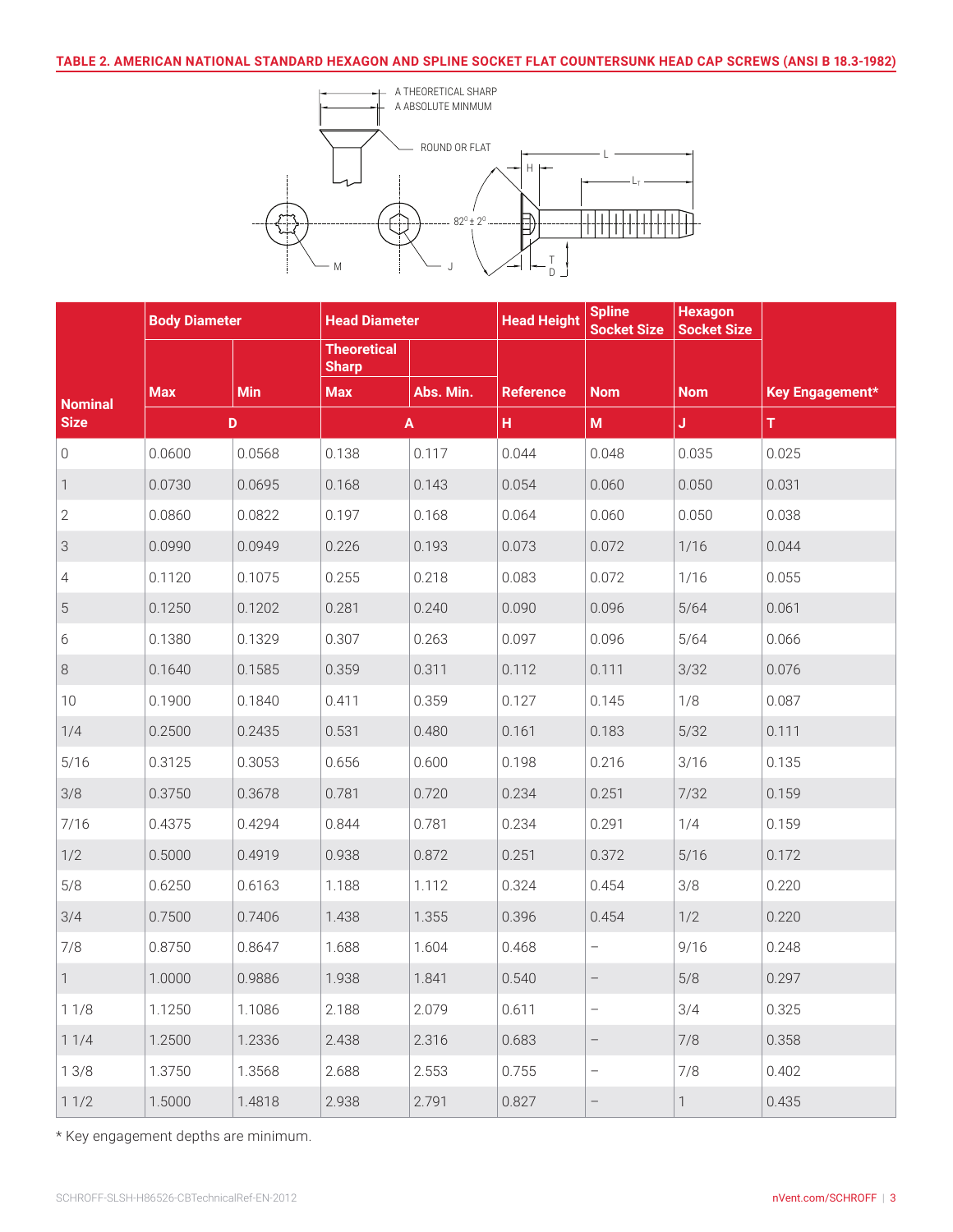The body of the screw is the unthreaded cylindrical portion of the shank where not threaded to the head; the shank being the portion of the screw from the point of juncture of the conical bearing surface and the body to the flat of the point. The length of thread LT is the distance measured from the extreme point to the last complete (full form) thread.

Standard length increments of No. 0 through 1-in. sizes are: 1/16 in. for nominal screw lengths of 1/8 through 1/4 in., 1/8 in. for lengths of 1/4 through 1 in., 1/4 in. for lengths of 1 in. through 3 1/2 in., 1/2 in. for lengths of 3 1/2 through 7 in., and 1 in. for lengths of 7 through 10 in., inclusive. For screw sizes over 1 in., length increments are: 1/2 in. for nominal screw lengths of 1 in. through 7 in., 1 in. for lengths of 7 through 10 in., and 2 in. for lengths over 10 in.

Threads shall be Unified external threads with radius root; Class 3A UNRC and UNRF series for sizes No. 0 through 1 in. and Class 2A UNRC and UNRF series for sizes over 1 in. to 1 1/2 in., incl.

For manufacturing details not shown, including materials, see American National Standard ANSI B18 3-1982.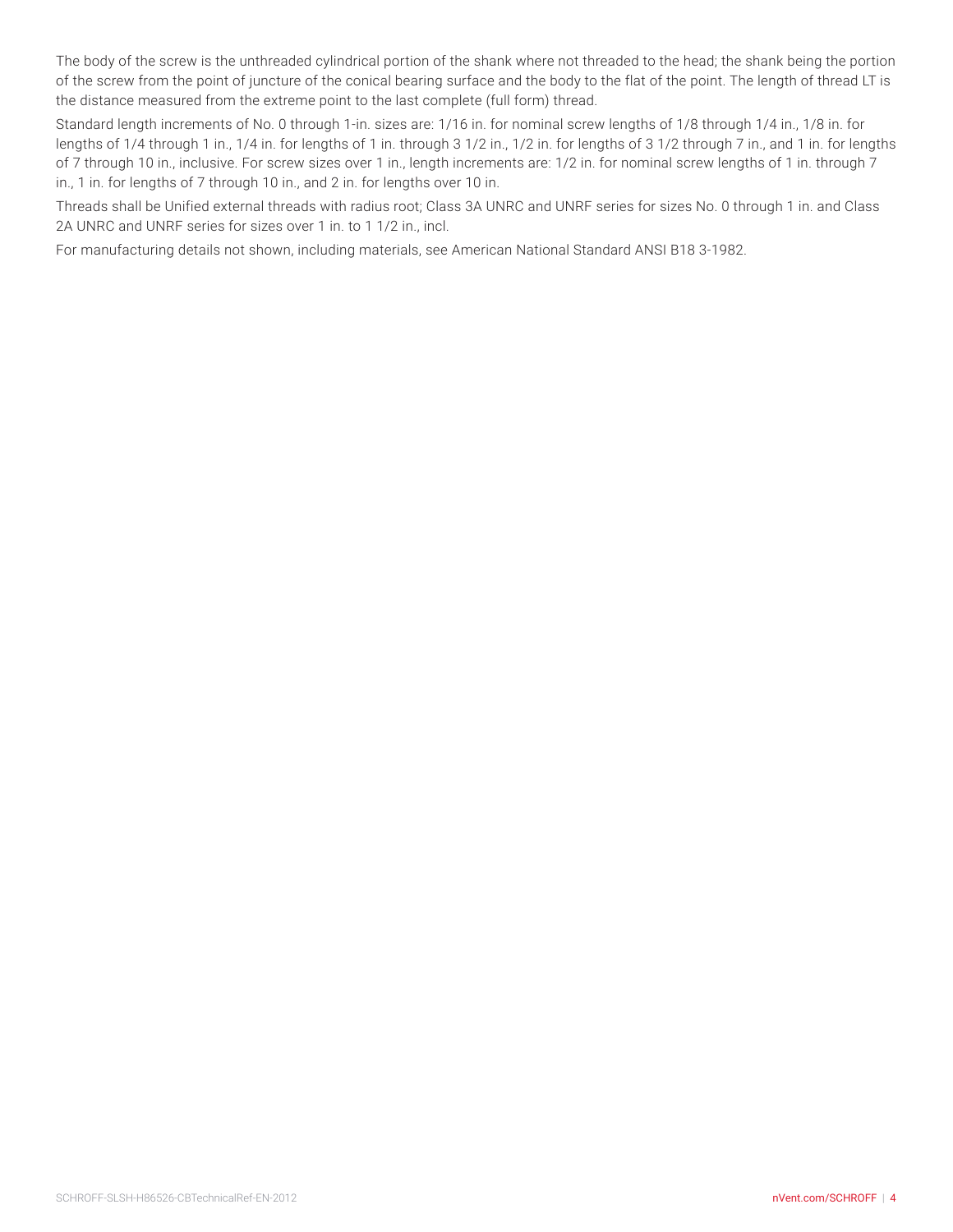#### **TABLE 3. AMERICAN NATIONAL STANDARD HELICAL SPRING LOCK WASHERS (ANSI B18.21.1-1972)**







|                                      |       |            | <b>Inside Diameter, A</b> | Regular*               |                               |                                    | <b>Heavyt</b>               |             |                                                   | <b>Extra Duty‡</b>          |                               |                                           |
|--------------------------------------|-------|------------|---------------------------|------------------------|-------------------------------|------------------------------------|-----------------------------|-------------|---------------------------------------------------|-----------------------------|-------------------------------|-------------------------------------------|
| <b>Nominal</b><br><b>Washer Size</b> |       | <b>Max</b> | <b>Min</b>                | 0.D.,<br><b>B</b> Max: | <b>Section</b><br>Width,<br>W | Section<br><b>Thickness,</b><br>T§ | 0.D.,<br><b>B</b> Max:<br>٩ | Width,<br>W | Section Section<br><b>Thickness,</b><br><b>TS</b> | 0.D.,<br><b>B</b> Max:<br>٩ | <b>Section</b><br>Width,<br>W | <b>Section</b><br><b>Thickness,</b><br>T§ |
| No. 2                                | 0.086 | 0.094      | 0.088                     | 0.172                  | 0.035                         | 0.020                              | 0.182                       | 0.040       | 0.025                                             | 0.208                       | 0.053                         | 0.027                                     |
| No. 3                                | 0.099 | 0.107      | 0.101                     | 0.195                  | 0.040                         | 0.025                              | 0.209                       | 0.047       | 0.031                                             | 0.239                       | 0.062                         | 0.034                                     |
| No. 4                                | 0.112 | 0.120      | 0.114                     | 0.209                  | 0.040                         | 0.025                              | 0.223                       | 0.047       | 0.031                                             | 0.253                       | 0.062                         | 0.034                                     |
| No. 5                                | 0.125 | 0.133      | 0.127                     | 0.236                  | 0.047                         | 0.031                              | 0.252                       | 0.055       | 0.040                                             | 0.300                       | 0.079                         | 0.045                                     |
| No. 6                                | 0.138 | 0.148      | 0.141                     | 0.250                  | 0.047                         | 0.031                              | 0.266                       | 0.055       | 0.040                                             | 0.314                       | 0.079                         | 0.045                                     |
| No. 8                                | 0.164 | 0.174      | 0.167                     | 0.293                  | 0.055                         | 0.040                              | 0.307                       | 0.062       | 0.047                                             | 0.375                       | 0.096                         | 0.057                                     |
| No. 10                               | 0.190 | 0.200      | 0.193                     | 0.334                  | 0.062                         | 0.047                              | 0.350                       | 0.070       | 0.056                                             | 0.434                       | 0.112                         | 0.068                                     |
| No. 12                               | 0.216 | 0.227      | 0.220                     | 0.377                  | 0.070                         | 0.056                              | 0.391                       | 0.077       | 0.063                                             | 0.497                       | 0.130                         | 0.080                                     |
| 1/4                                  | 0.250 | 0.262      | 0.254                     | 0.489                  | 0.109                         | 0.062                              | 0.491                       | 0.110       | 0.077                                             | 0.535                       | 0.132                         | 0.084                                     |
| 5/16                                 | 0.311 | 0.326      | 0.317                     | 0.586                  | 0.125                         | 0.078                              | 0.596                       | 0.130       | 0.097                                             | 0.622                       | 0.143                         | 0.108                                     |
| 3/8                                  | 0.375 | 0.390      | 0.380                     | 0.683                  | 0.141                         | 0.094                              | 0.691                       | 0.145       | 0.115                                             | 0.741                       | 0.170                         | 0.123                                     |
| 7/16                                 | 0.438 | 0.455      | 0.443                     | 0.779                  | 0.156                         | 0.109                              | 0.787                       | 0.160       | 0.133                                             | 0.839                       | 0.186                         | 0.143                                     |
| 1/2                                  | 0.500 | 0.518      | 0.506                     | 0.873                  | 0.171                         | 0.125                              | 0.883                       | 0.176       | 0.151                                             | 0.939                       | 0.204                         | 0.162                                     |
| 9/16                                 | 0.518 | 0.582      | 0.570                     | 0.971                  | 0.188                         | 0.141                              | 0.981                       | 0.193       | 0.170                                             | 1.041                       | 0.223                         | 0.182                                     |
| 0.562                                | 0.625 | 0.650      | 0.635                     | 1.079                  | 0.203                         | 0.156                              | 1.093                       | 0.210       | 0.189                                             | 1.157                       | 0.242                         | 0.202                                     |
| 11/16                                | 0.688 | 0.713      | 0.698                     | 1.176                  | 0.219                         | 0.172                              | 1.192                       | 0.227       | 0.207                                             | 1.258                       | 0.260                         | 0.221                                     |
| 3/4                                  | 0.750 | 0.775      | 0.760                     | 1.271                  | 0.234                         | 0.188                              | 1.291                       | 0.244       | 0.226                                             | 1.361                       | 0.279                         | 0.241                                     |
| 3/16                                 | 0.812 | 0.843      | 0.824                     | 1.367                  | 0.250                         | 0.203                              | 1.391                       | 0.262       | 0.246                                             | 1.463                       | 0.298                         | 0.261                                     |
| 7/8                                  | 0.875 | 0.905      | 0.887                     | 1.464                  | 0.266                         | 0.219                              | 1.494                       | 0.281       | 0.266                                             | 1.576                       | 0.322                         | 0.285                                     |
| 15/16                                | 0.938 | 0.970      | 0.950                     | 1.560                  | 0.281                         | 0.234                              | 1.594                       | 0.298       | 0.284                                             | 1.688                       | 0.345                         | 0.308                                     |
| $\mathbf{1}$                         | 1.000 | 1.042      | 1.017                     | 1.661                  | 0.297                         | 0.250                              | 1.705                       | 0.319       | 0.306                                             | 1.799                       | 0.366                         | 0.330                                     |
| 11/16                                | 1.062 | 1.107      | 1.080                     | 1.756                  | 0.312                         | 0.266                              | 1.808                       | 0.338       | 0.326                                             | 1.910                       | 0.389                         | 0.352                                     |
| 11/8                                 | 1.125 | 1.172      | 1.144                     | 1.853                  | 0.328                         | 0.281                              | 1.909                       | 0.356       | 0.345                                             | 2.019                       | 0.411                         | 0.375                                     |
| $\mathbf{1}$<br>13/16                | 1.188 | 1.237      | 1.208                     | 1.950                  | 0.344                         | 0.297                              | 2.008                       | 0.373       | 0.364                                             | 2.124                       | 0.431                         | 0.396                                     |
| 11/4                                 | 1.250 | 1.302      | 1.271                     | 2.045                  | 0.359                         | 0.312                              | 2.113                       | 0.393       | 0.384                                             | 2.231                       | 0.452                         | 0.417                                     |
| 15/16                                | 1.312 | 1.366      | 1.334                     | 2.141                  | 0.375                         | 0.328                              | 2.211                       | 0.410       | 0.403                                             | 2.335                       | 0.472                         | 0.438                                     |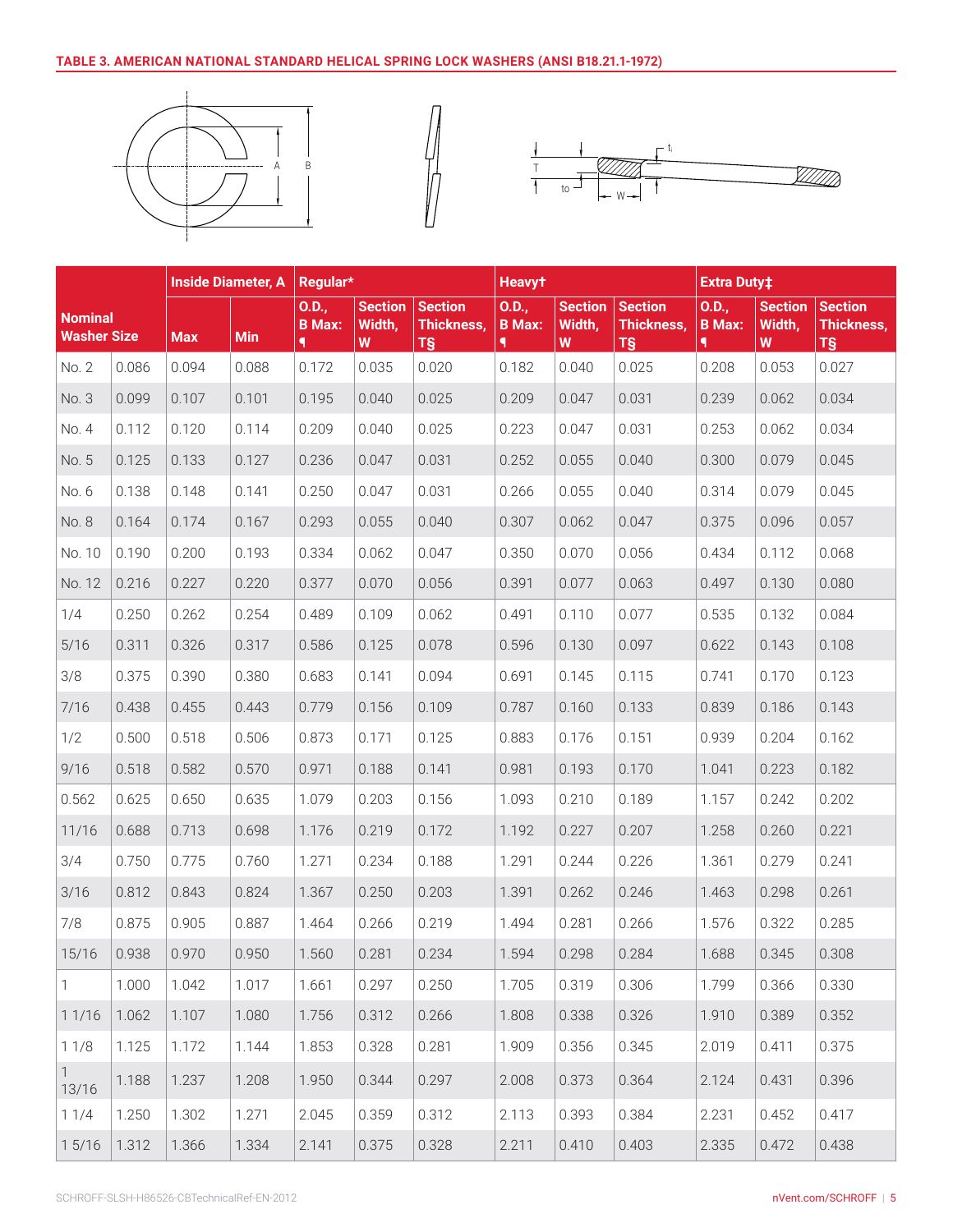#### **TABLE 3. AMERICAN NATIONAL STANDARD HELICAL SPRING LOCK WASHERS (ANSI B18.21.1-1972)**

| Inside Diameter, A   Regular*        |       |            |            |                       |                          | <b>Heavyt</b>                              |                        |                                | <b>Extra Duty‡</b>      |                       |                                       |                         |
|--------------------------------------|-------|------------|------------|-----------------------|--------------------------|--------------------------------------------|------------------------|--------------------------------|-------------------------|-----------------------|---------------------------------------|-------------------------|
| <b>Nominal</b><br><b>Washer Size</b> |       | <b>Max</b> | <b>Min</b> | O.D.<br><b>B</b> Max: | Section  <br>Width.<br>W | <b>Section</b><br><b>Thickness.</b><br>Τ§' | 0.D.,<br><b>B</b> Max: | Section Section<br>Width.<br>W | Thickness.<br><b>T§</b> | O.D.<br><b>B</b> Max: | Section Section<br><b>Width,</b><br>W | <b>Thickness.</b><br>T§ |
| 13/8                                 | 1.375 | .432       | .398       | 2.239                 | 0.391                    | 0.344                                      | 2.311                  | 0.427                          | 0.422                   | 2.439                 | 0.491                                 | 0.458                   |
| 17/16                                | 1.438 | .497       | 1.462      | 2.334                 | 0.406                    | 0.359                                      | 2.406                  | 0.442                          | 0.440                   | 2.540                 | 0.509                                 | 0.478                   |
| 11/2                                 | .500  | .561       | .525       | 2.430                 | 0.422                    | 0.375                                      | 2.502                  | 0.458                          | 0.458                   | 2.638                 | 0.526                                 | 0.496                   |

All dimensions are given in inches.

\* ormerly designated Medium Helical Spring Lock Washers.

† Not recommended for new applications.

‡ Formerly designated Extra Heavy Helical Spring Lock Washers.

¶ The maximum outside diameters specified allow for the commercial tolerances on cold-drawn wire.

T § = mean section thickness =  $(t_i + t_o) \div 2$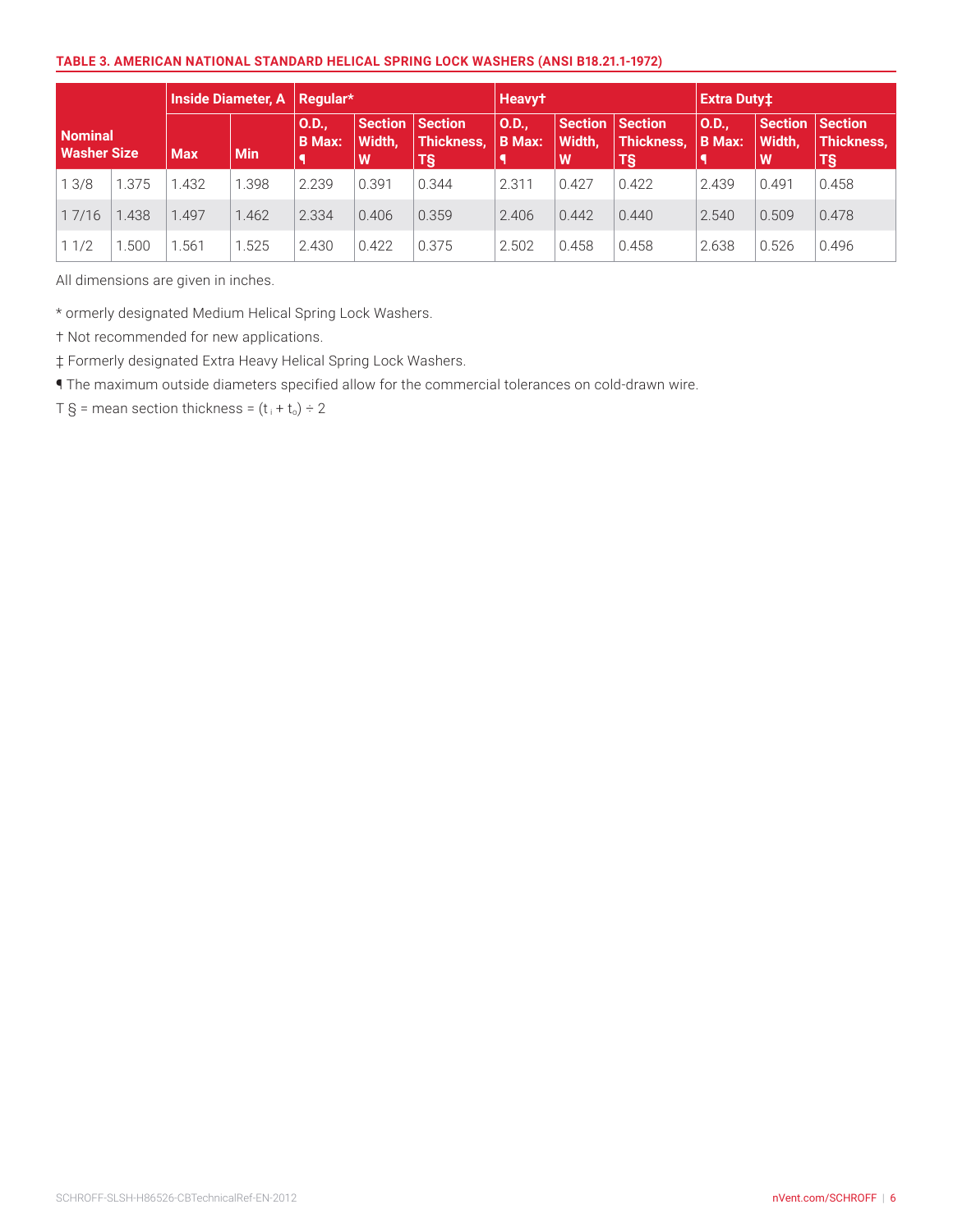#### **TABLE 4. AMERICAN NATIONAL STANDARD TYPE A PLAIN WASHERS PREFERRED SIZES\*\* (ANSI B18.22.1-1965, R1975)**

|                       |       |                          | <b>Inside Diameter</b> |                  |              | <b>Outside Diameter</b> |                  |              | <b>Thickness</b> |       |       |
|-----------------------|-------|--------------------------|------------------------|------------------|--------------|-------------------------|------------------|--------------|------------------|-------|-------|
| <b>Nominal Washer</b> |       |                          |                        | <b>Tolerance</b> |              |                         | <b>Tolerance</b> |              |                  |       |       |
| Size***               |       | <b>Series</b>            | <b>Basic</b>           | <b>Plus</b>      | <b>Minus</b> | <b>Basic</b>            | <b>Plus</b>      | <b>Minus</b> | <b>Basic</b>     | Max.  | Min.  |
|                       |       |                          | 0.078                  | 0.000            | 0.005        | 0.188                   | 0.000            | 0.005        | 0.020            | 0.025 | 0.016 |
|                       |       | $\qquad \qquad -$        | 0.094                  | 0.000            | 0.005        | 0.250                   | 0.000            | 0.005        | 0.020            | 0.025 | 0.016 |
|                       | -     | $\qquad \qquad -$        | 0.725                  | 0.008            | 0.005        | 0.312                   | 0.008            | 0.005        | 0.032            | 0.040 | 0.025 |
| No. 6                 | 0.138 | $\overline{\phantom{0}}$ | 0.156                  | 0.008            | 0.005        | 0.375                   | 0.015            | 0.005        | 0.049            | 0.065 | 0.036 |
| No. 8                 | 0.164 | $\qquad \qquad -$        | 0.188                  | 0.008            | 0.005        | 0.438                   | 0.015            | 0.005        | 0.049            | 0.065 | 0.036 |
| No. 10                | 0.190 | $\qquad \qquad -$        | 0.219                  | 0.008            | 0.005        | 0.500                   | 0.015            | 0.005        | 0.049            | 0.065 | 0.036 |
| 3/16                  | 0.188 | $\qquad \qquad -$        | 0.250                  | 0.015            | 0.005        | 0.562                   | 0.015            | 0.005        | 0.049            | 0.065 | 0.036 |
| No. 12                | 0.216 | $\overline{\phantom{0}}$ | 0.250                  | 0.015            | 0.005        | 0.562                   | 0.015            | 0.005        | 0.065            | 0.080 | 0.051 |
| 1/4                   | 0.250 | $\mathsf{N}$             | 0.281                  | 0.015            | 0.005        | 0.625                   | 0.015            | 0.005        | 0.065            | 0.080 | 0.051 |
| 1/4                   | 0.250 | ${\mathsf W}$            | 0.312                  | 0.015            | 0.005        | $0.734*$                | 0.015            | 0.007        | 0.065            | 0.080 | 0.051 |
| 5/16                  | 0.312 | N                        | 0.344                  | 0.015            | 0.005        | 0.688                   | 0.015            | 0.007        | 0.065            | 0.080 | 0.051 |
| 5/16                  | 0.312 | ${\mathsf W}$            | 0.375                  | 0.015            | 0.005        | 0.875                   | 0.030            | 0.007        | 0.083            | 0.104 | 0.064 |
| 3/8                   | 0.375 | $\mathsf{N}$             | 0.406                  | 0.015            | 0.005        | 0.812                   | 0.015            | 0.007        | 0.065            | 0.080 | 0.051 |
| 3/8                   | 0.375 | W                        | 0.438                  | 0.015            | 0.005        | 1.000                   | 0.030            | 0.007        | 0.083            | 0.104 | 0.064 |
| 7/16                  | 0.438 | N                        | 0.469                  | 0.015            | 0.005        | 0.922                   | 0.015            | 0.007        | 0.065            | 0.080 | 0.051 |
| 7/16                  | 0.438 | ${\mathsf W}$            | 0.500                  | 0.015            | 0.005        | 1.250                   | 0.030            | 0.007        | 0.083            | 0.104 | 0.064 |
| 1/2                   | 0.500 | $\mathsf{N}$             | 0.531                  | 0.015            | 0.005        | 1.062                   | 0.030            | 0.007        | 0.095            | 0.121 | 0.074 |
| 1/2                   | 0.500 | ${\sf W}$                | 0.562                  | 0.015            | 0.005        | 1.375                   | 0.030            | 0.007        | 0.109            | 0.132 | 0.086 |
| 9/16                  | 0.562 | $\mathsf{N}$             | 0.594                  | 0.015            | 0.005        | $1.156*$                | 0.030            | 0.007        | 0.095            | 0.121 | 0.074 |
| 9/16                  | 0.562 | W                        | 0.625                  | 0.015            | 0.005        | $1.469*$                | 0.030            | 0.007        | 0.109            | 0.132 | 0.086 |
| 5/8                   | 0.625 | $\mathsf{N}$             | 0.656                  | 0.030            | 0.007        | 1.312                   | 0.030            | 0.007        | 0.095            | 0.121 | 0.074 |
| 5/8                   | 0.625 | ${\sf W}$                | 0.688                  | 0.030            | 0.007        | 1.750                   | 0.030            | 0.007        | 0.134            | 0.160 | 0.108 |
| 3/4                   | 0.750 | $\mathsf{N}$             | 0.812                  | 0.030            | 0.007        | 1.469                   | 0.030            | 0.007        | 0.134            | 0.160 | 0.108 |
| 3/4                   | 0.750 | ${\mathsf W}$            | 0.812                  | 0.030            | 0.007        | 2.000                   | 0.030            | 0.007        | 0.148            | 0.177 | 0.122 |
| 7/8                   | 0.875 | $\mathsf{N}$             | 0.938                  | 0.030            | 0.007        | 1.750                   | 0.030            | 0.007        | 0.134            | 0.160 | 0.108 |
| 7/8                   | 0.875 | W                        | 0.938                  | 0.030            | 0.007        | 2.250                   | 0.030            | 0.007        | 0.165            | 0.192 | 0.136 |
| $\mathbf{1}$          | 1.000 | $\mathsf{N}$             | 1.062                  | 0.030            | 0.007        | 2.000                   | 0.030            | 0.007        | 0.134            | 0.160 | 0.108 |
| $\mathbf{1}$          | 1.000 | W                        | 1.062                  | 0.030            | 0.007        | 2.500                   | 0.030            | 0.007        | 0.165            | 0.192 | 0.136 |
| 11/8                  | 1.125 | $\mathsf{N}$             | 1.250                  | 0.030            | 0.007        | 2.250                   | 0.030            | 0.007        | 0.134            | 0.160 | 0.108 |
| 11/8                  | 1.125 | ${\sf W}$                | 1.250                  | 0.030            | 0.007        | 2.750                   | 0.030            | 0.007        | 0.165            | 0.192 | 0.136 |
| 11/4                  | 1.250 | N                        | 1.375                  | 0.030            | 0.007        | 2.500                   | 0.030            | 0.007        | 0.165            | 0.192 | 0.136 |
| 11/4                  | 1.250 | ${\mathsf W}$            | 1.375                  | 0.030            | 0.007        | 3.000                   | 0.030            | 0.007        | 0.165            | 0.192 | 0.136 |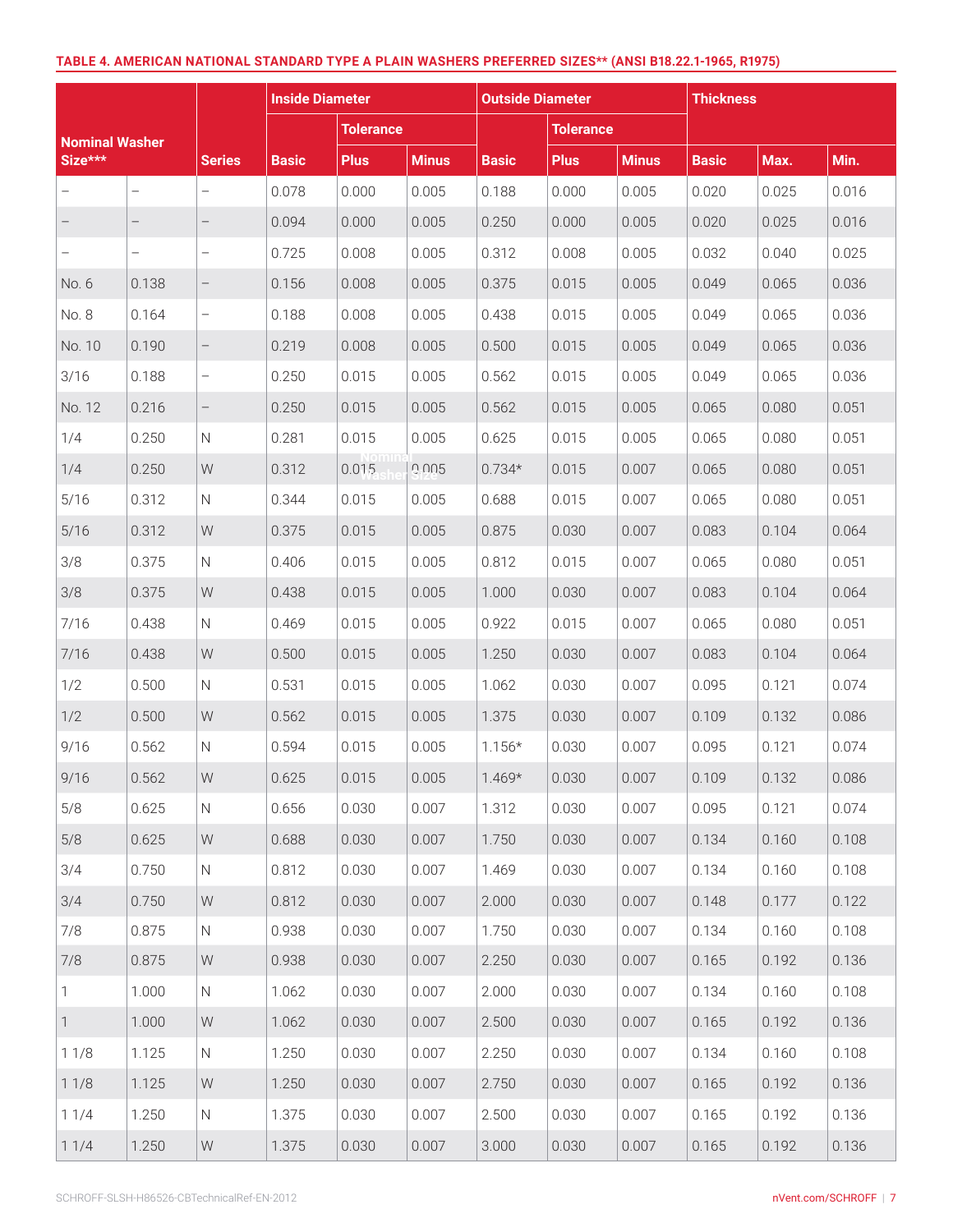#### **TABLE 4. AMERICAN NATIONAL STANDARD TYPE A PLAIN WASHERS PREFERRED SIZES\*\* (ANSI B18.22.1-1965, R1975)**

|                |       |                          | <b>Inside Diameter</b> |                  |              | <b>Outside Diameter</b> |                  |              | <b>Thickness</b> |       |       |
|----------------|-------|--------------------------|------------------------|------------------|--------------|-------------------------|------------------|--------------|------------------|-------|-------|
| Nominal Washer |       |                          |                        | <b>Tolerance</b> |              |                         | <b>Tolerance</b> |              |                  |       |       |
| $Size***$      |       | <b>Series</b>            | <b>Basic</b>           | <b>Plus</b>      | <b>Minus</b> | <b>Basic</b>            | <b>Plus</b>      | <b>Minus</b> | <b>Basic</b>     | Max.  | Min.  |
| 13/8           | 1.375 | $\mathsf{N}$             | 1.500                  | 0.030            | 0.007        | 2.750                   | 0.030            | 0.007        | 0.165            | 0.192 | 0.136 |
| 13/8           | 1.375 | W                        | 1.500                  | 0.045            | 0.010        | 3.250                   | 0.045            | 0.010        | 0.180            | 0.213 | 0.153 |
| 11/2           | 1.500 | $\mathsf{N}$             | 1.625                  | 0.030            | 0.007        | 3.000                   | 0.030            | 0.007        | 0.165            | 0.192 | 0.136 |
| 11/2           | 1.500 | W                        | 1.625                  | 0.045            | 0.010        | 3.500                   | 0.045            | 0.010        | 0.180            | 0.213 | 0.153 |
| 15/8           | 1.625 | $\qquad \qquad -$        | 1.750                  | 0.045            | 0.010        | 3.750                   | 0.045            | 0.010        | 0.180            | 0.213 | 0.153 |
| 13/4           | 1.750 | $\overline{\phantom{m}}$ | 1.875                  | 0.045            | 0.010        | 4.000                   | 0.045            | 0.010        | 0.180            | 0.213 | 0.153 |
| 17/8           | 1.875 | $\qquad \qquad -$        | 2.000                  | 0.045            | 0.010        | 4.250                   | 0.045            | 0.010        | 0.180            | 0.213 | 0.153 |
| $\overline{2}$ | 2.000 | $\overline{\phantom{m}}$ | 2.125                  | 0.045            | 0.010        | 4.500                   | 0.045            | 0.010        | 0.180            | 0.213 | 0.153 |
| 21/4           | 2.250 | $\overline{\phantom{m}}$ | 2.375                  | 0.045            | 0.010        | 4.750                   | 0.045            | 0.010        | 0.220            | 0.248 | 0.193 |
| 21/2           | 2.500 | $\overline{\phantom{m}}$ | 2.625                  | 0.045            | 0.010        | 5.000                   | 0.045            | 0.010        | 0.238            | 0.280 | 0.210 |
| 23/4           | 2.750 | $\qquad \qquad -$        | 2.875                  | 0.065            | 0.010        | 5.250                   | 0.065            | 0.010        | 0.259            | 0.310 | 0.228 |
| 3              | 3.000 | $\overline{\phantom{m}}$ | 3.125                  | 0.065            | 0.010        | 5.500                   | 0.065            | 0.010        | 0.284            | 0.327 | 0.249 |

All dimensions are in inches.

\* The 0.734-in., 1.156-in., and 1.469-in. outside diameters avoid washers which could be used in coin operated devices.

\*\* Preferred sizes are for the most part from series previously designated "Standard Plate" and "SAE." Where common sizes exist ed in the two series, the SAE size is designated "N" (narrow) and the Standard Plate "W" (wide). These sizes as well as all other sizes of Type A Plain Washers are to be ordered by ID, OD, and thickness dimensions.

\*\*\* Nominal washer sizes are intended for use with comparable nominal screw or bolt sizes.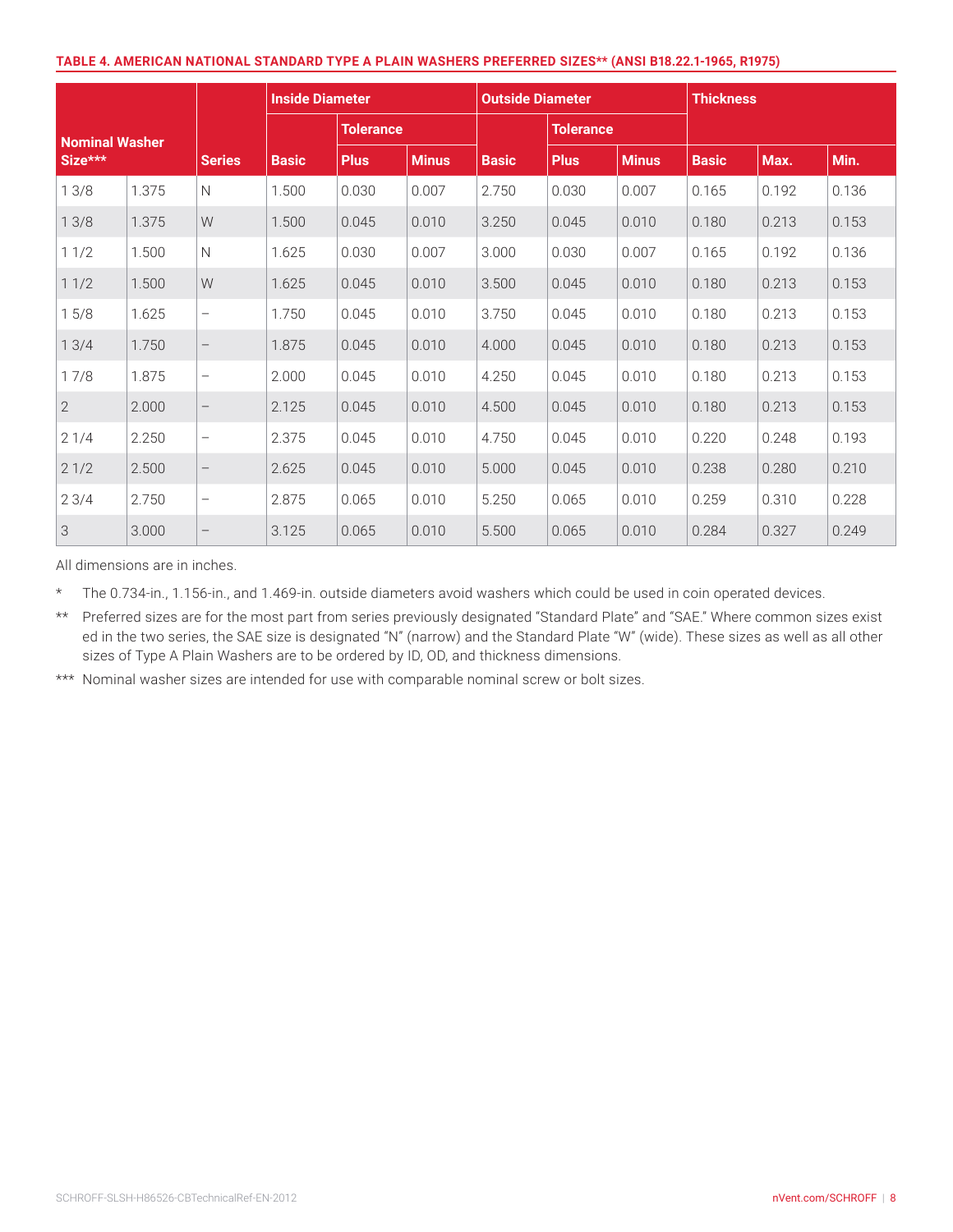#### **TABLE 5. MACHINABILITY – SURFACE CUTTING SPEEDS**

Surface cutting speeds given below are approximate and are intended as a guide in calculating the proper speed for the part in hand. The figures are average for the general run of parts and are based on the use of high-speed cutting tools. Any extraordinary features in the part to be made should be taken into consideration and speeds altered accordingly.

For the carbon and alloy grades listed, the figures are based on cold-drawn bars in the as-drawn condition, except when it is noted that the grade is annealed.

Surface cutting speeds for hot rolled as-rolled bars and hot rolled heat treated bars are not available, since the machining qualities of these bars vary according to hardness, microstructure, condition of the surface, etc.

For the stainless steels and super alloys listed, all grades are annealed or solution annealed except where otherwise indicated.

| <b>CARBON STEELS</b>    |                                |         | <b>ALLOY STEELS</b>           |                                |         |  |  |
|-------------------------|--------------------------------|---------|-------------------------------|--------------------------------|---------|--|--|
| <b>Grade</b>            | <b>Surface Feet per Minute</b> | Rating* | Grade                         | <b>Surface Feet per Minute</b> | Rating* |  |  |
| 1015                    | 120                            | 72%     | 2355 Ann.                     | 115                            | 70%     |  |  |
| 1018                    | 130                            | 78%     | 4130 Ann.                     | 120                            | 72%     |  |  |
| 1020                    | 120                            | 72%     | 4140 Ann.                     | 110                            | 66%     |  |  |
| 1022                    | 130                            | 78%     | 4142 Ann.                     | 110                            | 66%     |  |  |
| 1030                    | 115                            | 70%     | 41L42 Ann.                    | 127                            | 77%     |  |  |
| 1040                    | 105                            | 64%     | 4150 Ann.                     | 100                            | 60%     |  |  |
| 1042                    | 105                            | 64%     | 4150 Resul. Heat Treat        | 65                             | 40%     |  |  |
| 1050                    | 90                             | 54%     | 4330 Mod. Ann.                | 95                             | 59%     |  |  |
| 1095                    | 70                             | 42%     | 4340 Ann.                     | 95                             | 57%     |  |  |
| 1117                    | 150                            | 91%     | 4340 Mod. (300M) Ann.         | 95                             | 57%     |  |  |
| 1137                    | 120                            | 72%     | 4620                          | 110                            | 66%     |  |  |
| 1141                    | 115                            | 70%     | 4820 Ann.                     | 80                             | 49%     |  |  |
| 1141 Ann.               | 135                            | 81%     | 52100 Ann.                    | 65                             | 40%     |  |  |
| 1144                    | 125                            | 76%     | 6150 Ann.                     | 100                            | 60%     |  |  |
| 1144 Ann.               | 140                            | 85%     | 8620                          | 110                            | 66%     |  |  |
| 1212                    | 165                            | 100%    | 86L20                         | 127                            | 77%     |  |  |
| 1213                    | 225                            | 136%    | 9310 Ann.                     | 85                             | 51%     |  |  |
| 12L14                   | 280                            | 170%    | D6AC Ann.                     | 50                             | 30%     |  |  |
| 1215                    | 225                            | 136%    | "e.t.d." 150                  | 125                            | 75%     |  |  |
| 1144 Hi Stress          | 130                            | 79%     | H-11 Ann.                     | 49                             | 29%     |  |  |
| Stressproof             | 140                            | 83%     | HS 220-18 Ann.                | 85                             | 51%     |  |  |
| Fatigue-proof           | 134                            | 80%     | Nitriding #3 135 Mod. Ann. 76 |                                | 45%     |  |  |
| Leaded Grade A          | 325                            | 193%    |                               |                                |         |  |  |
| Ledloy A, La-Led        | 325                            | 193%    |                               |                                |         |  |  |
| Leaded Grade AX, AY, AZ | 420                            | 250%    |                               |                                |         |  |  |
| Ledloy AZ, La-Led X     | 420                            | 250%    |                               |                                |         |  |  |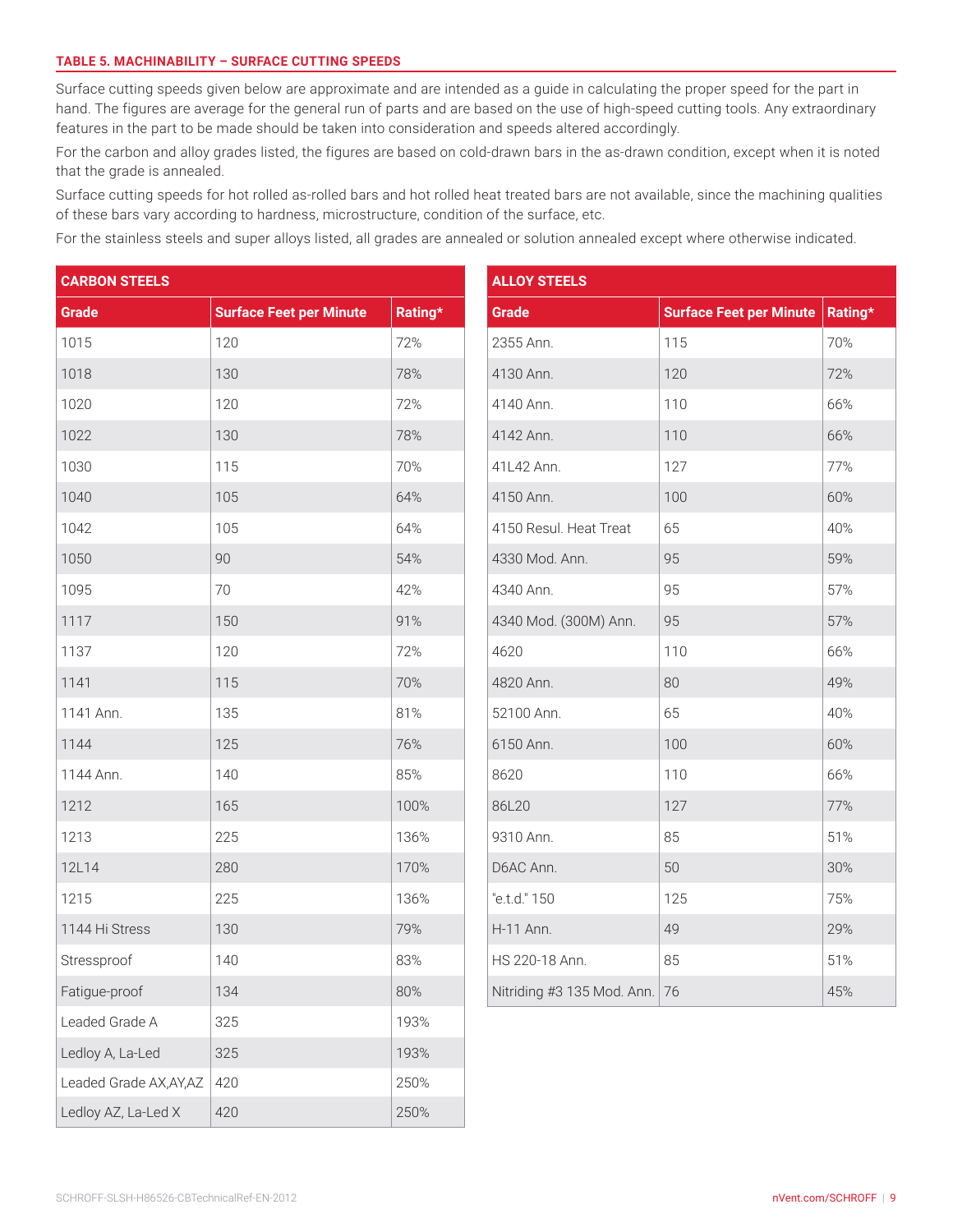#### **TABLE 5. MACHINABILITY – SURFACE CUTTING SPEEDS**

|       |                                |         | <b>STAINLESS &amp; SUPER ALLOYS</b> |                                |
|-------|--------------------------------|---------|-------------------------------------|--------------------------------|
| Grade | <b>Surface Feet per Minute</b> | Rating" | Grade                               | <b>Surface Feet per Minute</b> |
| 302   | 75                             | 45%     | 431                                 | 75                             |
| 303   | 130                            | 78%     | 440A                                | 75                             |
| 303MA | 135                            | 82%     | 440B&C                              | 65                             |
| 304   | 75                             | 45%     | 15-5 Condition A                    | 80                             |
| 304L  | 75                             | 45%     | Condition H1150                     | 90                             |
| 316   | 75                             | 45%     | Condition H1150M                    | 125                            |
| 321   | 60                             | 36%     | 17-4 Condition A                    | 80                             |
| 347   | 60                             | 36%     | Nitronic 50 (22-13-5)               | 50                             |
| 410   | 90                             | 54%     | A286 Aged                           | 55                             |
| 416   | 180                            | 110%    | Hastelloy X                         | 32                             |
| 420   | 75                             | 45%     | Maraging 18 Ni 250                  | 50                             |
| 430   | 90                             | 54%     |                                     |                                |
| 430F  | 150                            | 91%     |                                     |                                |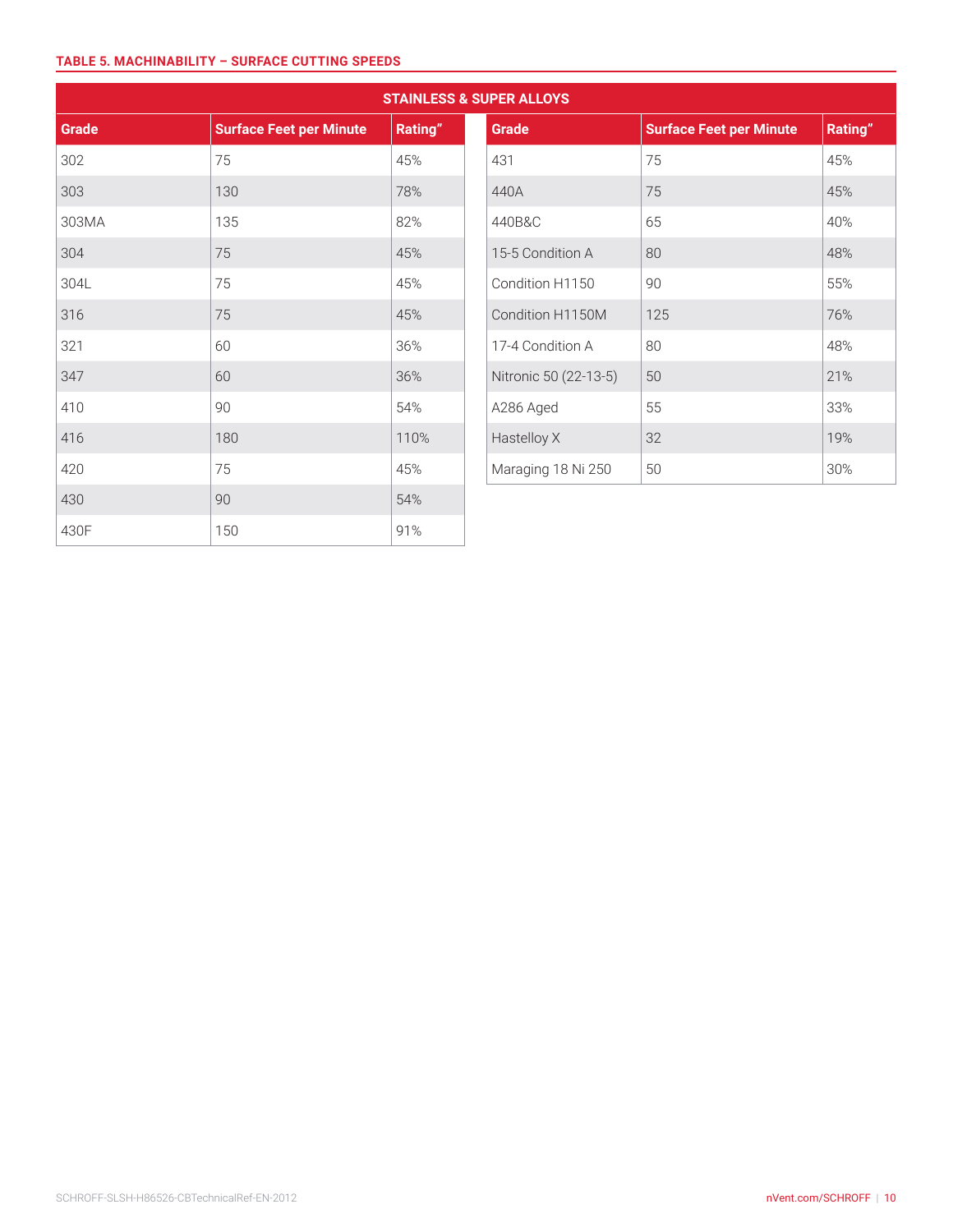|                 | BRINELL 3000 kg. Load 10 mm. Ball |      |                                 | <b>ROCKWELL</b>          |                          |                                    | <b>TENSILE</b>                   |  |
|-----------------|-----------------------------------|------|---------------------------------|--------------------------|--------------------------|------------------------------------|----------------------------------|--|
| <b>Diameter</b> | Hardness Number   A Scale         |      | <b>B</b> Scale                  | <b>C</b> Scale           | 15-N Scale               | <b>SHORE</b><br><b>SCLEROSCOPE</b> | <b>STRENGTH psi</b><br>(Approx.) |  |
| 2.25            | 745                               | 84.1 | $\overline{\phantom{0}}$        | 65.3                     | 92.3                     | 91                                 | $\overline{\phantom{0}}$         |  |
| 2.30            | 712                               |      | $\qquad \qquad -$               | $\qquad \qquad -$        | $\overline{\phantom{0}}$ | $\overline{\phantom{0}}$           |                                  |  |
| 2.35            | 682                               | 82.2 | $\qquad \qquad -$               | 61.7                     | 91.0                     | 84                                 | $\qquad \qquad -$                |  |
| 2.40            | 653                               | 81.2 | $\qquad \qquad -$               | $\overline{\phantom{0}}$ | $\overline{\phantom{0}}$ | 81                                 | $\qquad \qquad -$                |  |
| 2.45            | 627                               | 80.5 | $\qquad \qquad -$               | $\qquad \qquad -$        | $\qquad \qquad -$        | 79                                 | $\overline{\phantom{m}}$         |  |
| 2.50            | 601                               | 79.8 | $\overline{\phantom{a}}$        | 57.3                     | 89.0                     | 77                                 | $\qquad \qquad -$                |  |
| 2.55            | 578                               | 79.1 | $\qquad \qquad -$               | 56.0                     | 88.4                     | 75                                 | $\qquad \qquad -$                |  |
| 2.60            | 555                               | 78.4 | $\qquad \qquad -$               | 54.7                     | 87.8                     | 73                                 | 298000                           |  |
| 2.65            | 534                               | 77.8 | $\overline{a}$                  | 53.5                     | 87.2                     | 71                                 | 288000                           |  |
| 2.70            | 514                               | 76.9 | $\overline{\phantom{a}}$        | 52.1                     | 86.5                     | 70                                 | 274000                           |  |
| 2.75            | 495                               | 76.3 | $\overline{a}$                  | 51.0                     | 85.9                     | 68                                 | 264000                           |  |
| 2.80            | 477                               | 75.6 | $\qquad \qquad -$               | 49.6                     | 85.3                     | 66                                 | 252000                           |  |
| 2.85            | 461                               | 74.9 | $\overline{\phantom{0}}$        | 48.5                     | 84.7                     | 65                                 | 242000                           |  |
| 2.90            | 444                               | 74.2 | $\qquad \qquad -$               | 47.1                     | 84.0                     | 63                                 | 230000                           |  |
| 2.95            | 429                               | 73.4 | $\overline{\phantom{0}}$        | 45.7                     | 83.4                     | 61                                 | 219000                           |  |
| 3.00            | 415                               | 72.8 | $\qquad \qquad -$               | 44.5                     | 82.8                     | 59                                 | 212000                           |  |
| 3.05            | 401                               | 72.0 | $\overline{\phantom{0}}$        | 43.1                     | 82.0                     | 58                                 | 202000                           |  |
| 3.10            | 388                               | 71.4 | $\qquad \qquad -$               | 41.8                     | 81.4                     | 56                                 | 193000                           |  |
| 3.15            | 375                               | 70.6 | $\qquad \qquad -$               | 40.4                     | 80.6                     | 54                                 | 184000                           |  |
| 3.20            | 363                               | 70.0 | $\hspace{0.1mm}-\hspace{0.1mm}$ | 39.1                     | 80.0                     | 52                                 | 177000                           |  |
| 3.25            | 352                               | 69.3 | 110.0                           | 37.9                     | 79.3                     | 51                                 | 170000                           |  |
| 3.30            | 341                               | 68.7 | 109.0                           | 36.6                     | 78.6                     | 50                                 | 163000                           |  |
| 3.35            | 331                               | 68.1 | 108.5                           | 35.5                     | 78.0                     | 48                                 | 158000                           |  |
| 3.40            | 321                               | 67.5 | 108.5                           | 34.3                     | 77.3                     | 47                                 | 152000                           |  |
| 3.45            | 311                               | 66.9 | 107.5                           | 33.1                     | 76.7                     | 46                                 | 147000                           |  |
| 3.50            | 302                               | 66.3 | 107.0                           | 32.1                     | 76.1                     | 45                                 | 143000                           |  |
| 3.55            | 293                               | 65.7 | 106.0                           | 30.9                     | 75.5                     | 43                                 | 139000                           |  |
| 3.60            | 285                               | 65.3 | 105.5                           | 29.9                     | 75.0                     |                                    | 136000                           |  |
| 3.65            | 277                               | 64.6 | 104.5                           | 28.8                     | 74.4                     | 41                                 | 131000                           |  |
| 3.70            | 269                               | 64.1 | 104.0                           | 27.6                     | 73.7                     | 40                                 | 128000                           |  |
| 3.75            | 262                               | 63.6 | 103.0                           | 26.6                     | 73.1                     | 39                                 | 125000                           |  |
| 3.80            | 255                               | 63.0 | 102.0                           | 25.4                     | 72.5                     | 38                                 | 121000                           |  |
| 3.85            | 248                               | 62.5 | 101.0                           | 24.2                     | 71.7                     | 37                                 | 118000                           |  |
| 3.90            | 241                               | 61.8 | 100.0                           | 22.8                     | 70.9                     | 36                                 | 114000                           |  |
| 3.95            | 235                               | 61.4 | 99.0                            | 21.7                     | 70.3                     | $35\,$                             | 111000                           |  |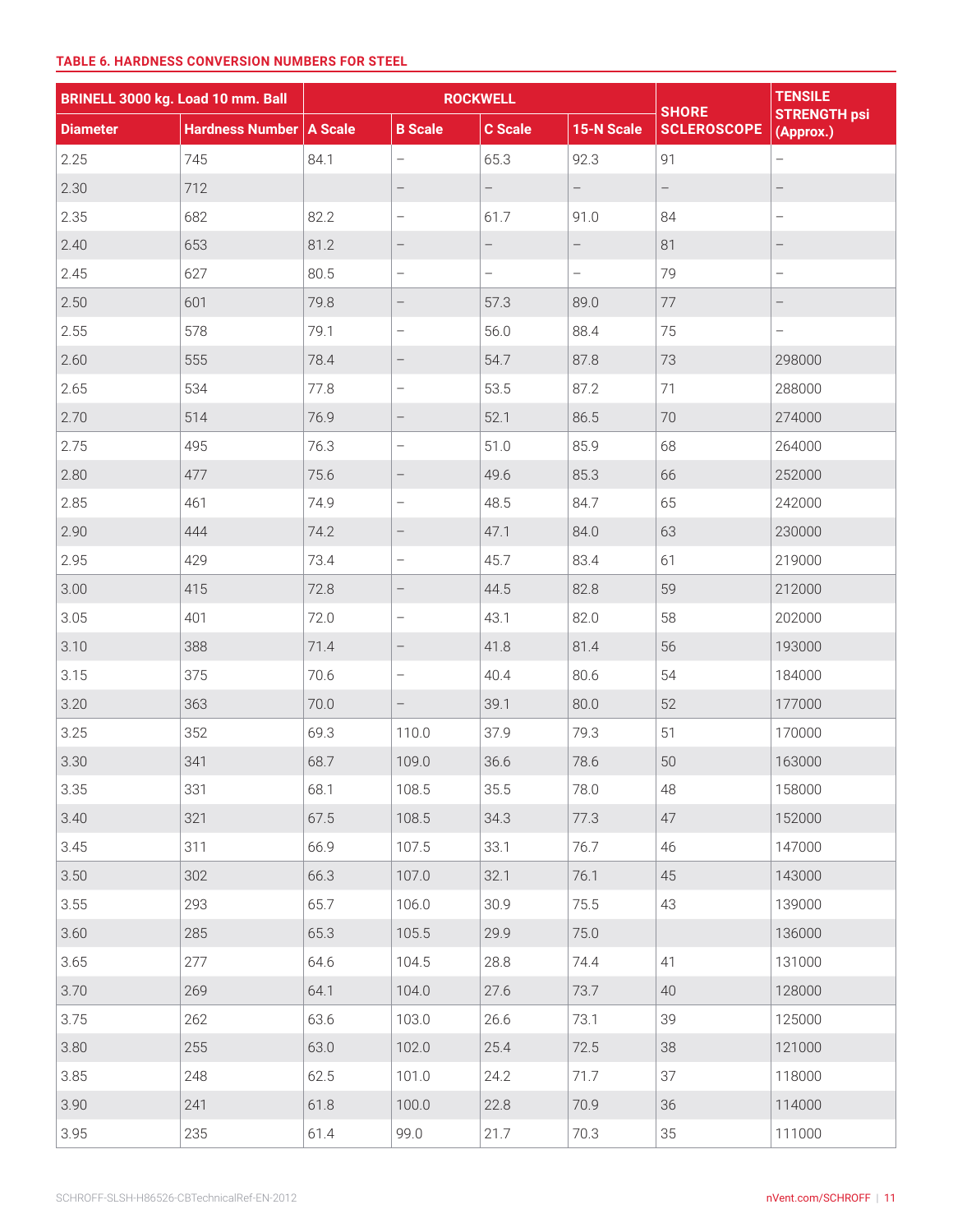| BRINELL 3000 kg. Load 10 mm. Ball |                           |                          |                | <b>ROCKWELL</b>          |                          | <b>SHORE</b>       | <b>TENSILE</b>                   |
|-----------------------------------|---------------------------|--------------------------|----------------|--------------------------|--------------------------|--------------------|----------------------------------|
| <b>Diameter</b>                   | Hardness Number   A Scale |                          | <b>B</b> Scale | <b>C</b> Scale           | 15-N Scale               | <b>SCLEROSCOPE</b> | <b>STRENGTH psi</b><br>(Approx.) |
| 4.00                              | 229                       | 60.8                     | 98.2           | 20.5                     | 69.7                     | 34                 | 109000                           |
| 4.05                              | 223                       | 98.2                     | 97.3           | 18.8                     |                          |                    | 104000                           |
| 4.10                              | 217                       | $\overline{\phantom{0}}$ | 96.4           | 17.5                     | $\overline{\phantom{a}}$ | 33                 | 103000                           |
| 4.15                              | 212                       | $\overline{\phantom{0}}$ | 95.5           | 16.0                     | $\overline{\phantom{0}}$ |                    | 100000                           |
| 4.20                              | 207                       | $\overline{\phantom{0}}$ | 94.6           | 15.2                     | $\qquad \qquad -$        | 32                 | 99000                            |
| 4.25                              | 201                       | $\qquad \qquad -$        | 93.8           | 13.8                     | $\overline{\phantom{0}}$ | 31                 | 97000                            |
| 4.30                              | 197                       | $\overline{a}$           | 92.8           | 12.7                     | $\qquad \qquad -$        | 30                 | 94000                            |
| 4.35                              | 192                       | $\qquad \qquad -$        | 91.9           | 11.5                     | $\qquad \qquad -$        | 29                 | 92000                            |
| 4.40                              | 187                       | $\qquad \qquad -$        | 90.7           | 10.0                     | $\overline{\phantom{a}}$ |                    | 90000                            |
| 4.45                              | 183                       | $\overline{\phantom{0}}$ | 90.0           | 9.0                      | $\qquad \qquad -$        | 28                 | 89000                            |
| 4.50                              | 179                       | $\overline{\phantom{0}}$ | 89.0           | 8.0                      | $\overline{\phantom{0}}$ | 27                 | 88000                            |
| 4.55                              | 174                       | $\overline{\phantom{0}}$ | 87.8           | 6.4                      | $\qquad \qquad -$        |                    | 86000                            |
| 4.60                              | 170                       | $\bar{ }$                | 86.8           | 5.4                      | $\qquad \qquad -$        | 26                 | 84000                            |
| 4.65                              | 167                       | $\qquad \qquad -$        | 86.0           | 4.4                      | $\overline{\phantom{0}}$ |                    | 83000                            |
| 4.70                              | 163                       | $\qquad \qquad -$        | 85.0           | 3.3                      | $\overline{\phantom{m}}$ | 25                 | 82000                            |
| 4.80                              | 156                       |                          | 82.9           | 0.9                      |                          |                    | 80000                            |
| 4.90                              | 149                       | $\overline{\phantom{0}}$ | 80.8           | $\overline{a}$           | $\qquad \qquad -$        | 23                 | $\overline{a}$                   |
| 5.00                              | 143                       | $\qquad \qquad -$        | 78.7           | $\overline{\phantom{a}}$ | $\overline{\phantom{a}}$ | 22                 | $\overline{\phantom{a}}$         |
| 5.10                              | 137                       | $\overline{\phantom{0}}$ | 76.4           | $\overline{\phantom{m}}$ | $\qquad \qquad -$        | 21                 | $\qquad \qquad -$                |
| 5.20                              | 131                       | $\qquad \qquad -$        | 74.0           | $\qquad \qquad -$        | $\qquad \qquad -$        |                    | $\qquad \qquad -$                |
| 5.30                              | 126                       | $\overline{\phantom{0}}$ | 72.0           | $\overline{\phantom{0}}$ | $\qquad \qquad -$        | 20                 | $\qquad \qquad -$                |
| 5.40                              | 121                       | $\overline{\phantom{0}}$ | 69.8           | $\qquad \qquad -$        | $\overline{\phantom{0}}$ | 19                 | $\overline{\phantom{0}}$         |
| 5.50                              | 116                       | $\overline{\phantom{0}}$ | 67.6           | $\overline{\phantom{0}}$ | $\qquad \qquad -$        | 18                 | $\overline{a}$                   |
| 5.60                              | 111                       | $-$                      | 65.7           | $\qquad \qquad -$        | $\qquad \qquad -$        | 15                 | $\qquad \qquad -$                |

| <b>ROCKWELL</b> |                |                          |            |                          |                          |                |                                                   |  |  |
|-----------------|----------------|--------------------------|------------|--------------------------|--------------------------|----------------|---------------------------------------------------|--|--|
| <b>B</b> Scale  | <b>F</b> Scale | 15-T Scale               | 30-T Scale | <b>E</b> Scale           | <b>H</b> Scale           | <b>A Scale</b> | <b>BRINELL 500 kg.</b><br><b>Load 10 mm. Ball</b> |  |  |
| 74              | 99.0           | $\overline{\phantom{a}}$ | 66.0       | $\overline{\phantom{m}}$ | $\overline{\phantom{0}}$ | 46.0           | 118                                               |  |  |
| 72              | 98.0           | 84.0                     | 65.0       | $\overline{\phantom{m}}$ | $\overline{\phantom{m}}$ | 45.0           | 114                                               |  |  |
| 70              | 97.0           | 83.5                     | 63.5       | 99.5                     | $\qquad \qquad -$        | 44.0           | 110                                               |  |  |
| 68              | 95.5           | $\overline{\phantom{m}}$ | 62.0       | 98.0                     | $\overline{\phantom{m}}$ | 43.0           | 107                                               |  |  |
| 66              | 94.5           | 82.0                     | 60.5       | 97.0                     | $\overline{\phantom{m}}$ | 42.0           | 104                                               |  |  |
| 64              | 93.5           | 81.5                     | 59.5       | 95.5                     |                          | 41.5           | 101                                               |  |  |
| 62              | 92.0           | $\overline{\phantom{a}}$ | 58.0       | 94.5                     |                          | 40.5           | 98                                                |  |  |
| 60              | 91.0           | $\overline{\phantom{m}}$ | 56.5       | 93.0                     | $\qquad \qquad -$        | 39.5           | 95                                                |  |  |
| 58              | 90.0           | 79.5                     | 55.0       | 92.0                     | $\qquad \qquad -$        | 38.5           | 92                                                |  |  |
| 56              | 89.0           | 79.0                     | 54.0       | 90.5                     | $\overline{\phantom{m}}$ |                | 90                                                |  |  |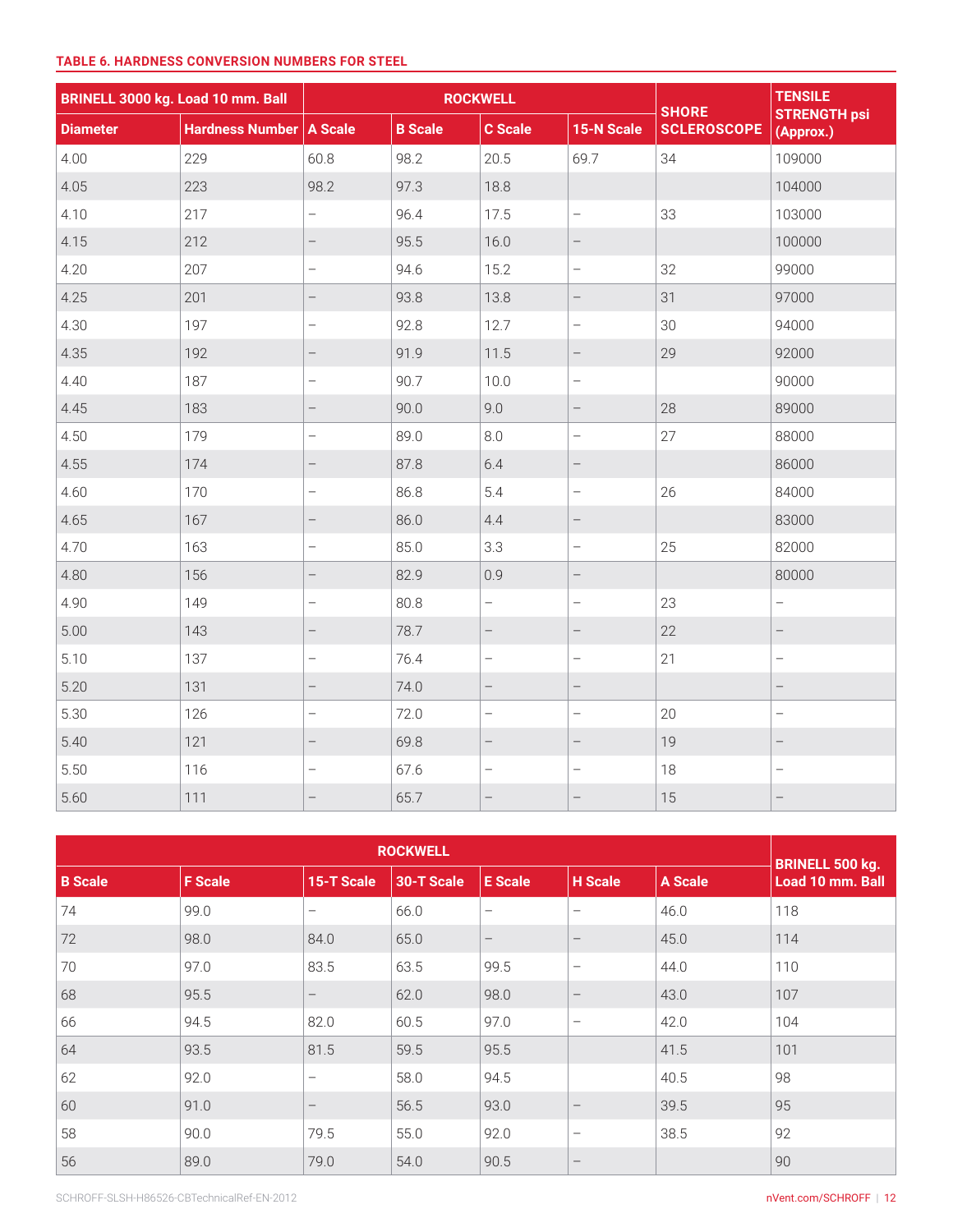|                     |                | <b>BRINELL 500 kg.</b>   |            |                |                          |                          |                          |
|---------------------|----------------|--------------------------|------------|----------------|--------------------------|--------------------------|--------------------------|
| <b>B</b> Scale      | <b>F</b> Scale | 15-T Scale               | 30-T Scale | <b>E</b> Scale | <b>H</b> Scale           | <b>A Scale</b>           | Load 10 mm. Ball         |
| 54                  | 87.5           | $\overline{\phantom{0}}$ | 52.5       | 89.5           | $\overline{\phantom{0}}$ | 37.0                     | 87                       |
| 52                  | 86.5           | 77.5                     | 51.0       | 88.0           | $\qquad \qquad -$        | 36.0                     | 85                       |
| 50                  | 85.5           | 77.0                     | 49.5       | 87.0           | $\overline{\phantom{m}}$ | 35.0                     | 83                       |
| 48                  | 84.5           | $\overline{\phantom{0}}$ | 48.5       | 85.5           | $\overline{\phantom{0}}$ | 34.5                     | 81                       |
| 46                  | 83.5           | 75.5                     | 47.0       | 84.5           | $\overline{\phantom{0}}$ | 33.5                     | $\overline{\phantom{0}}$ |
| 44                  | 82.0           | 75.0                     | 45.5       | 83.5           | $\overline{\phantom{a}}$ | 32.5                     | 78                       |
| 42                  | 81.0           |                          | 44.0       | 82.0           | $\overline{\phantom{a}}$ | 31.5                     | 76                       |
| 40                  | 79.5           | 73.5                     | 43.0       | 81.0           | $\qquad \qquad -$        | $\overline{\phantom{0}}$ | $\qquad \qquad -$        |
| 38                  | 78.5           | 73.0                     | 41.5       | 79.5           | $\overline{\phantom{0}}$ | 30.0                     | 73                       |
| 36                  | 77.5           |                          | 40.0       | 78.5           | 100.0                    | 29.5                     | $\qquad \qquad -$        |
| 34                  | 76.5           | 71.5                     | 38.5       | 77.0           | 99.0                     | 28.0                     | 70                       |
| 32                  | 75.0           | 71.0                     | 37.5       | 76.0           | 98.5                     | 27.5                     | $\overline{\phantom{0}}$ |
| 30                  | 74.0           | 70.5                     | 36.0       | 75.0           | $\bar{ }$                | 26.5                     | 67                       |
| 28                  | 73.0           | $\overline{\phantom{0}}$ | 34.5       | 73.5           | 97.0                     | 25.5                     | 66                       |
| 26                  | 72.0           | 69.0                     | 33.0       | 72.5           | $ \,$                    | 24.5                     | 65                       |
| 24                  | 70.5           | 68.5                     | 32.0       | 71.0           | 95.5                     | 24.0                     | $\overline{\phantom{0}}$ |
| 22                  | 69.5           | $\overline{\phantom{0}}$ | 30.5       | 70.0           | 95.0                     | 23.0                     | $\overline{\phantom{0}}$ |
| 20                  | 68.5           | $\overline{\phantom{0}}$ | 29.0       | 68.5           | $\overline{\phantom{0}}$ | 22.0                     | $\overline{\phantom{m}}$ |
| 18                  | 67.0           | 66.5                     | 27.5       | 67.5           | 93.5                     | $\equiv$                 | $\qquad \qquad -$        |
| 16                  | 66.0           | 66.0                     | 26.0       | 66.5           | $\qquad \qquad -$        | 20.5                     | $\qquad \qquad -$        |
| 14                  | 65.0           | $\qquad \qquad -$        | 25.0       | 65.0           | 92.0                     | $\overline{\phantom{m}}$ | $\qquad \qquad -$        |
| 12                  | 64.0           | 64.5                     | 23.5       | 64.0           | 91.5                     |                          | $\overline{\phantom{m}}$ |
| 10                  | 63.0           | 64.0                     | 22.0       | 62.5           | 90.5                     | $\overline{\phantom{a}}$ | 57                       |
| 8                   | 61.5           | 63.5                     | 20.5       | 61.5           | 90.0                     | $\qquad \qquad -$        | $\frac{1}{\sqrt{2}}$     |
| 6                   | 60.5           | $\equiv$                 | 19.5       | 60.5           | $\equiv$                 | $\overline{\phantom{0}}$ | $\qquad \qquad -$        |
| $\overline{4}$      | 59.5           | 62.0                     | 18.0       | 59.0           | 88.5                     | $\qquad \qquad -$        | $\qquad \qquad -$        |
| $\mathbf{2}$        | 58.0           | 61.5                     | 16.5       | 58.0           | $\equiv$                 | $\overline{\phantom{0}}$ | 54                       |
| $\mathsf{O}\xspace$ | 57.0           | $\equiv$                 | 15.0       | 57.0           | 87.0                     | $\overline{\phantom{m}}$ | 53                       |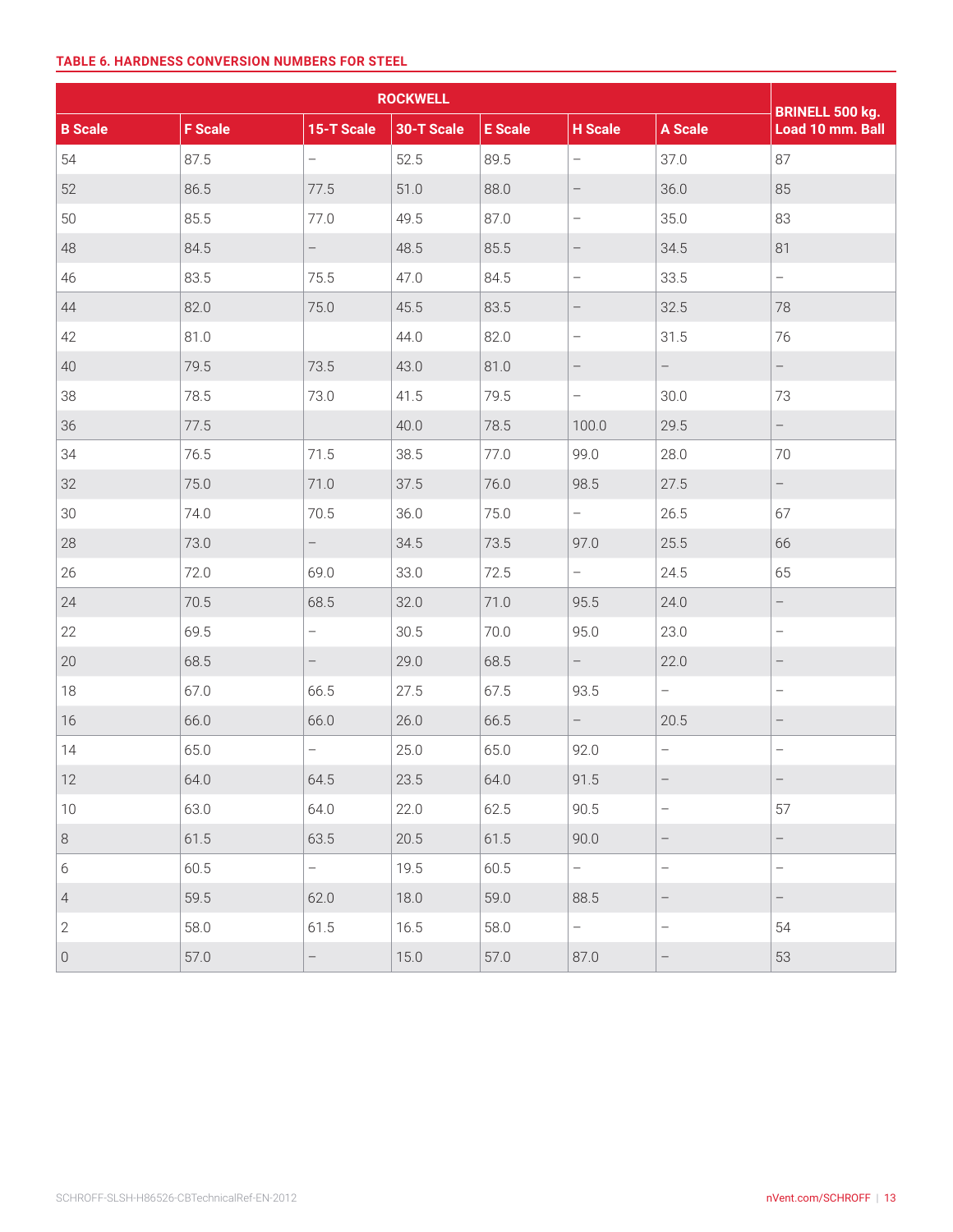|              | <b>ROCKWELL HARDNESS</b> |                 |                                                                                                  |  |  |  |  |
|--------------|--------------------------|-----------------|--------------------------------------------------------------------------------------------------|--|--|--|--|
|              | Scale   Major Load, Kg.  | <b>Indenter</b> | <b>Use of Scale</b>                                                                              |  |  |  |  |
| A            | 60                       | Diamond cone    | Extermely hard material such as tungsten carbide or hard sheet material too thin for heavy load. |  |  |  |  |
| B            | 100                      | $1/16"$ ball    | Materials of B 0 to B 100 hardness.                                                              |  |  |  |  |
| $\cap$<br>U, | 150                      | Diamond cone    | Materials of C 20 to C 100 hardness.                                                             |  |  |  |  |
| F            | 100                      | $1/8"$ ball     | Very soft materials such a bearing metals.                                                       |  |  |  |  |
|              | 60                       | $1/16"$ ball    | Very soft materials such a bearing metals.                                                       |  |  |  |  |
| Н            | 60                       | $1/8"$ ball     | Very soft materials such a bearing metals.                                                       |  |  |  |  |

|          | <b>ROCKWELL SUPERFICIAL HARDNESS SCALES</b> |              |                                                   |  |  |  |  |
|----------|---------------------------------------------|--------------|---------------------------------------------------|--|--|--|--|
| $15-N$   | 15                                          | Diamond cone | Materials comparable in hardness of C 20 to C 70. |  |  |  |  |
| $15-T$   | 15                                          | $1/16"$ ball | Materials comparable in hardness of B 0 to B 100. |  |  |  |  |
| $30 - T$ | 30                                          | 1/16" ball   | Materials comparable in hardness of B 0 to B 100. |  |  |  |  |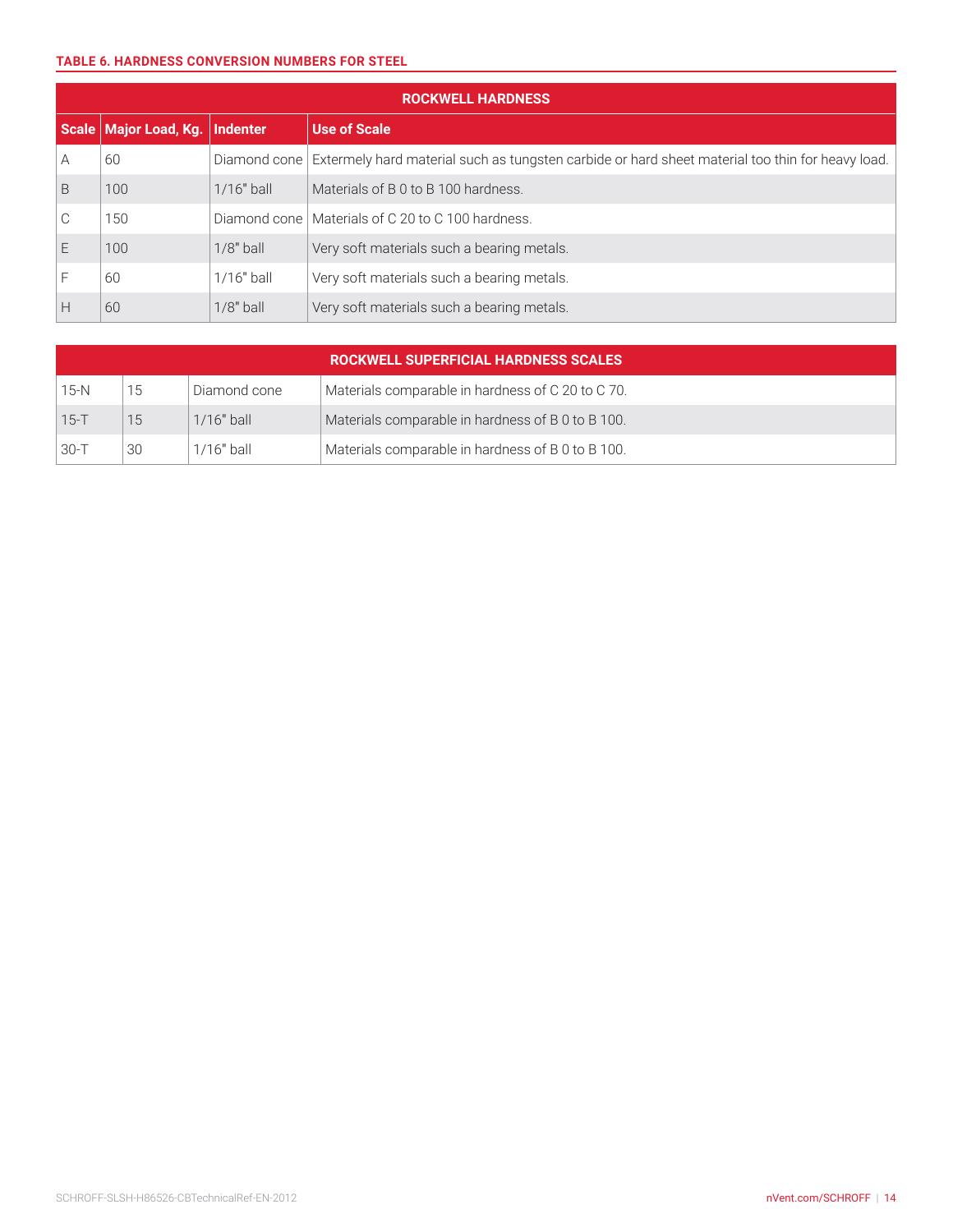# **TABLE 7. SHEET GAUGES**

|              | <b>STEEL SHEETS</b>                              |                                         | <b>GALVANIZED</b>                                |                                         | <b>STAINLESS STEEL SHEETS</b>                                               |                                                  |                                          | <b>ALUMINUM SHEETS</b>                       |                                         |
|--------------|--------------------------------------------------|-----------------------------------------|--------------------------------------------------|-----------------------------------------|-----------------------------------------------------------------------------|--------------------------------------------------|------------------------------------------|----------------------------------------------|-----------------------------------------|
| Gauge<br>No. | <b>Weights</b><br>Lbs. Per<br><b>Square Foot</b> | <b>Thickess</b><br>in.<br><b>Inches</b> | <b>Weights</b><br>Lbs. Per<br><b>Square Foot</b> | <b>Thickess</b><br>in.<br><b>Inches</b> | Wt., Lbs. Per Sq. Ft.<br><b>Straight</b><br><b>Chromium</b><br>(400 Series) | <b>Chromium</b><br><b>Nickel</b><br>(400 Series) | Approx.<br><b>Thickness</b><br>in lathes | <b>Weights</b><br>Lbs. Per Sq.<br>Ft. (1100) | <b>Thickess</b><br>in.<br><b>Inches</b> |
| 38           | 0.25000                                          | 0.0060                                  | $\qquad \qquad -$                                | $\overline{\phantom{0}}$                | $\qquad \qquad -$                                                           |                                                  | $\qquad \qquad -$                        | 0.0558                                       | 0.0039                                  |
| 37           | 0.26562                                          | 0.0064                                  | $\qquad \qquad -$                                | $\overline{\phantom{0}}$                | $\qquad \qquad -$                                                           |                                                  |                                          | 0.0627                                       | 0.0044                                  |
| 36           | 0.28125                                          | 0.0067                                  | $\overline{\phantom{0}}$                         | -                                       | $\qquad \qquad -$                                                           | $\overline{\phantom{0}}$                         | $\qquad \qquad -$                        | 0.0705                                       | 0.00500                                 |
| 35           | 0.31250                                          | 0.0075                                  | $\qquad \qquad -$                                | -                                       | $\qquad \qquad -$                                                           | $\qquad \qquad -$                                | -                                        | 0.0791                                       | 0.0056                                  |
| 34           | 0.34375                                          | 0.0082                                  | $\overline{\phantom{0}}$                         | -                                       | $\overline{\phantom{0}}$                                                    | $\qquad \qquad -$                                | -                                        | 0.0888                                       | 0.00630                                 |
| 33           | 0.37500                                          | 0.0090                                  | $\qquad \qquad -$                                |                                         | $\overline{\phantom{m}}$                                                    | $\overline{\phantom{m}}$                         | $\overline{\phantom{0}}$                 | 0.0998                                       | 0.00701                                 |
| 32           | 0.40625                                          | 0.0097                                  | 0.56250                                          | 0.0134                                  | 0.3708                                                                      | 0.3780                                           | 0.010                                    | 0.1121                                       | 0.00795                                 |
| 31           | 0.43750                                          | 0.0105                                  | 0.59375                                          | 0.0142                                  | 0.4506                                                                      | 0.4594                                           | 0.011                                    | 0.1259                                       | 0.00893                                 |
| 30           | 0.50000                                          | 0.0120                                  | 0.65625                                          | 0.0157                                  | 0.5150                                                                      | 0.5250                                           | 0.013                                    | 0.1410                                       | 0.0100                                  |
| 29           | 0.56250                                          | 0.0135                                  | 0.71875                                          | 0.0172                                  | 0.5794                                                                      | 0.5906                                           | 0.014                                    | 0.1593                                       | 0.0113                                  |
| 28           | 0.62500                                          | 0.0149                                  | 0.78125                                          | 0.0187                                  | 0.6438                                                                      | 0.6562                                           | 0.016                                    | 0.1777                                       | 0.0126                                  |
| 27           | 0.68750                                          | 0.0164                                  | 0.84375                                          | 0.0202                                  | 0.7081                                                                      | 0.7218                                           | 0.017                                    | 0.2002                                       | 0.0142                                  |
| 26           | 0.75000                                          | 0.0179                                  | 0.90625                                          | 0.0217                                  | 0.7725                                                                      | 0.7875                                           | 0.019                                    | 0.2242                                       | 0.0159                                  |
| 25           | 0.87500                                          | 0.0209                                  | 1.03125                                          | 0.0247                                  | 0.9013                                                                      | 0.9187                                           | 0.022                                    | 0.2524                                       | 0.0179                                  |
| 24           | 1.0000                                           | 0.0239                                  | 1.15625                                          | 0.0276                                  | 1.0300                                                                      | 1.0500                                           | 0.025                                    | 0.2834                                       | 0.0201                                  |
| 23           | 1.1250                                           | 0.0269                                  | 1.28125                                          | 0.0306                                  | 1.1587                                                                      | 1.1813                                           | 0.028                                    | 0.3187                                       | 0.0226                                  |
| 22           | 1.2500                                           | 0.0299                                  | 1.40625                                          | 0.0336                                  | 1.2875                                                                      | 1.3125                                           | 0.031                                    | 0.3567                                       | 0.0253                                  |
| 21           | 1.3750                                           | 0.0329                                  | 1.53125                                          | 0.0366                                  | 1.4160                                                                      | 1.4437                                           | 0.034                                    | 0.4019                                       | 0.0285                                  |
| 20           | 1.5000                                           | 0.0359                                  | 1.65625                                          | 0.0396                                  | 1.5450                                                                      | 1.5750                                           | 0.038                                    | 0.4512                                       | 0.0320                                  |
| 19           | 1.7500                                           | 0.0418                                  | 1.90625                                          | 0.0456                                  | 1.8025                                                                      | 1.8375                                           | 0.044                                    | 0.5062                                       | 0.0359                                  |
| 18           | 2.0000                                           | 0.0478                                  | 2.15625                                          | 0.0516                                  | 2.0600                                                                      | 2.1000                                           | 0.050                                    | 0.5682                                       | 0.0403                                  |
| 17           | 2.2500                                           | 0.0538                                  | 2.40625                                          | 0.0575                                  | 2.3175                                                                      | 2.3625                                           | 0.056                                    | 0.6387                                       | 0.0453                                  |
| 16           | 2.5000                                           | 0.0598                                  | 2.65625                                          | 0.0635                                  | 2.5750                                                                      | 2.6250                                           | 0.063                                    | 0.7163                                       | 0.0508                                  |
| 15           | 2.8125                                           | 0.0673                                  | 2.96875                                          | 0.0710                                  | 2.8968                                                                      | 2.9531                                           | 0.070                                    | 0.8051                                       | 0.0571                                  |
| 14           | 3.1250                                           | 0.0747                                  | 3.28125                                          | 0.0785                                  | 3.2187                                                                      | 3.2812                                           | 0.078                                    | 0.9038                                       | 0.0641                                  |
| 13           | 3.7500                                           | 0.0897                                  | 3.90625                                          | 0.0934                                  | 3.8625                                                                      | 3.9375                                           | 0.094                                    | 1.015                                        | 0.0720                                  |
| 12           | 4.3750                                           | 0.1046                                  | 4.53125                                          | 0.1084                                  | 4.5063                                                                      | 4.5937                                           | 0.109                                    | 1.139                                        | 0.0808                                  |
| 11           | 5.0000                                           | 0.1196                                  | 5.15625                                          | 0.1233                                  | 5.1500                                                                      | 5.2500                                           | 0.125                                    | 1.279                                        | 0.0907                                  |
| 10           | 5.6250                                           | 0.1345                                  | 5.78125                                          | 0.1382                                  | 5.7937                                                                      | 5.9062                                           | 0.141                                    | 1.437                                        | 0.1019                                  |
| 9            | 6.2500                                           | 0.1495                                  | 6.40625                                          | 0.1532                                  | 6.4375                                                                      | 6.5625                                           | 0.156                                    | 1.613                                        | 0.1144                                  |
| 8            | 6.8750                                           | 0.1644                                  | 7.03125                                          | 0.1681                                  | 7.0813                                                                      | 7.2187                                           | 0.172                                    | 1.812                                        | 0.1285                                  |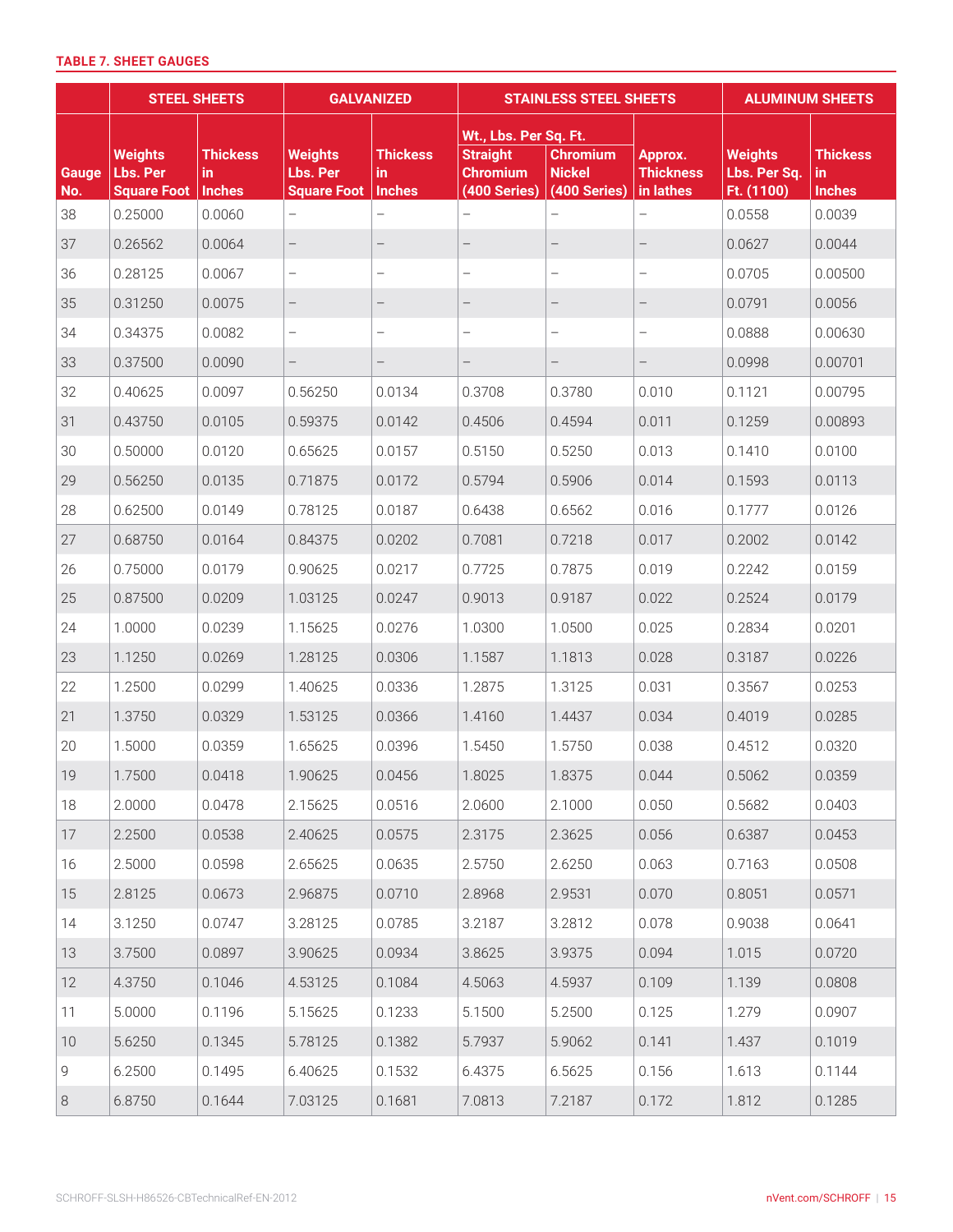## **TABLE 7. SHEET GAUGES**

|              | <b>STEEL SHEETS</b>                              |                                        | <b>GALVANIZED</b>                                |                                        |                                                                             | <b>STAINLESS STEEL SHEETS</b>                    | <b>ALUMINUM SHEETS</b>                   |                                              |                                          |
|--------------|--------------------------------------------------|----------------------------------------|--------------------------------------------------|----------------------------------------|-----------------------------------------------------------------------------|--------------------------------------------------|------------------------------------------|----------------------------------------------|------------------------------------------|
| Gauge<br>No. | <b>Weights</b><br>Lbs. Per<br><b>Square Foot</b> | <b>Thickess</b><br>in<br><b>Inches</b> | <b>Weights</b><br>Lbs. Per<br><b>Square Foot</b> | <b>Thickess</b><br>in<br><b>Inches</b> | Wt., Lbs. Per Sq. Ft.<br><b>Straight</b><br><b>Chromium</b><br>(400 Series) | <b>Chromium</b><br><b>Nickel</b><br>(400 Series) | Approx.<br><b>Thickness</b><br>in lathes | <b>Weights</b><br>Lbs. Per Sq.<br>Ft. (1100) | <b>Thickess</b><br>  in<br><b>Inches</b> |
|              | 7.5000                                           | 0.1793                                 |                                                  | $\overline{\phantom{0}}$               | $\overline{\phantom{0}}$                                                    |                                                  |                                          | 2.035                                        | 0.1443                                   |
| 6            | 8.1250                                           | 0.1943                                 |                                                  | $\overline{\phantom{0}}$               | $\overline{\phantom{0}}$                                                    | $\qquad \qquad -$                                | $\qquad \qquad -$                        | 2.284                                        | 0.1620                                   |
| 5            | 8.7500                                           | 0.2092                                 | $\qquad \qquad -$                                | $\overline{\phantom{0}}$               | $\overline{\phantom{0}}$                                                    | $\qquad \qquad -$                                | $\qquad \qquad -$                        | 2.565                                        | 0.1819                                   |
| 4            | 9.3750                                           | 0.2242                                 |                                                  | $\qquad \qquad$                        | $\overline{\phantom{0}}$                                                    | $\overline{\phantom{m}}$                         | $\qquad \qquad -$                        | 2.881                                        | 0.2043                                   |
| 3            | 10.000                                           | 0.2391                                 | $\overline{\phantom{m}}$                         |                                        | $\overline{\phantom{0}}$                                                    |                                                  |                                          | 3.235                                        | 0.2294                                   |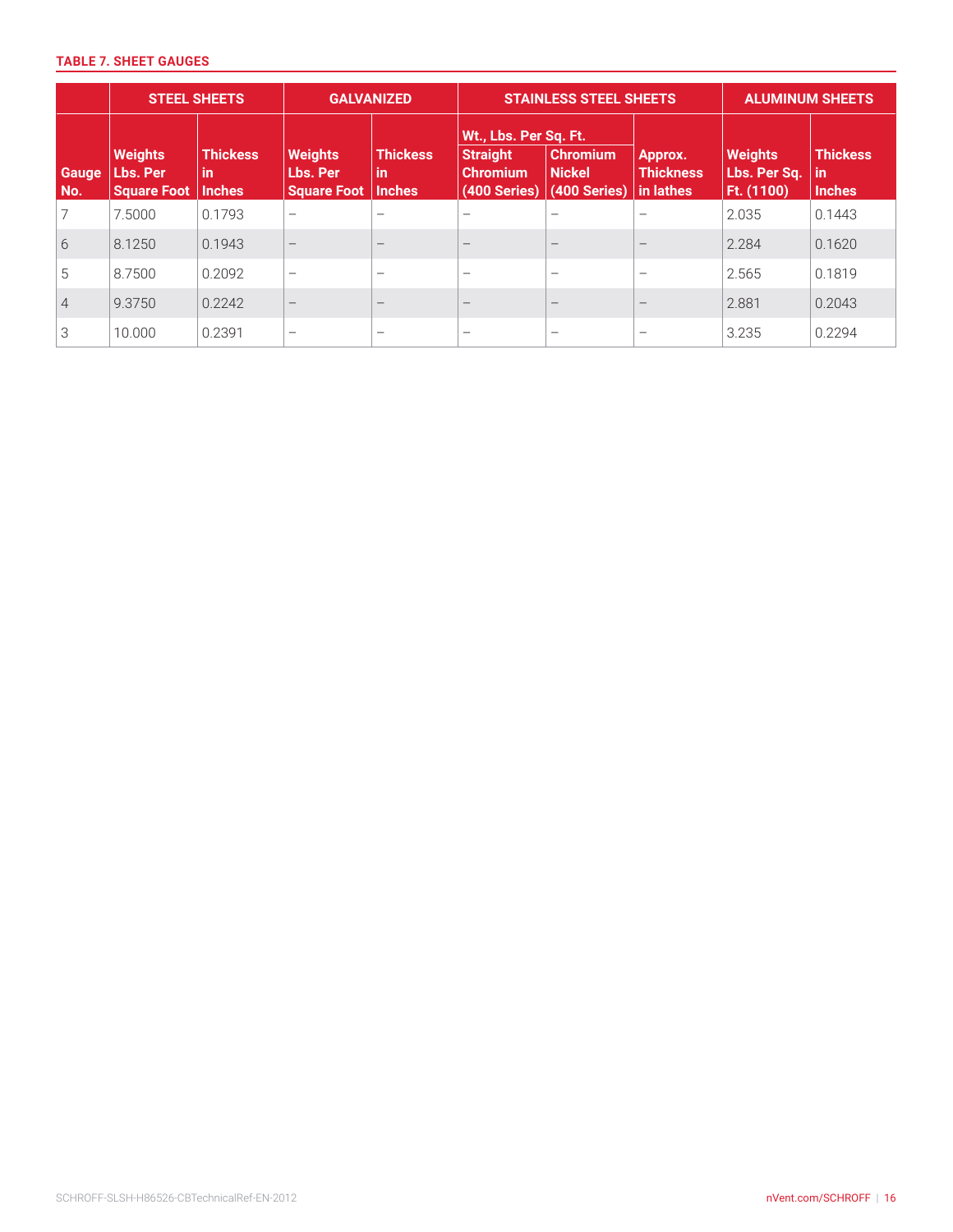#### **TABLE 8. MILLIMETERS CONVERTED TO DECIMAL AND FRACTIONAL INCHES**

| <b>Milimeters</b> | <b>Fractional</b><br><b>Decimal</b><br><b>Inches</b> | <b>Inches</b><br>(to nearest<br>64th) | <b>Milimeters</b> | <b>Fractional</b><br><b>Decimal</b><br><b>Inches</b> | <b>Inches</b><br>(to nearest<br>64th) | <b>Milimeters</b> | <b>Fractional</b><br><b>Decimal</b><br><b>Inches</b> | <b>Inches</b><br>(to nearest<br>64th) |
|-------------------|------------------------------------------------------|---------------------------------------|-------------------|------------------------------------------------------|---------------------------------------|-------------------|------------------------------------------------------|---------------------------------------|
| 1                 | 0.0394                                               | 3/64                                  | 34                | 1.339                                                | 1 1 1 / 3 2                           | 67                | 2.638                                                | 2 41/64                               |
| $\overline{2}$    | 0.0787                                               | $5/64$                                | 35                | 1.378                                                | 13/8                                  | 68                | 2.677                                                | 243/64                                |
| 3                 | 0.1181                                               | 1/6                                   | 36                | 1.417                                                | 1 21/64                               | 69                | 2.717                                                | 2 2 3 / 3 2                           |
| $\overline{4}$    | 0.1575                                               | $5/32$                                | 37                | 1.457                                                | 1 29/64                               | 70                | 2.756                                                | 23/4                                  |
| 5                 | 0.1969                                               | 13/64                                 | 38                | 1.496                                                | 11/2                                  | 71                | 2.795                                                | 2 51/64                               |
| $6\,$             | 0.2362                                               | 15/64                                 | 39                | 1.535                                                | 1 1 1 / 3 2                           | 72                | 2.835                                                | 2 53/64                               |
| 7                 | 0.2756                                               | 9/32                                  | 40                | 1.575                                                | 1 37/64                               | 73                | 2.874                                                | 27/8                                  |
| $\,8\,$           | 0.3150                                               | 5/16                                  | 41                | 1.614                                                | 1 39/64                               | 74                | 2.913                                                | 2 2 9 / 3 2                           |
| 9                 | 0.3543                                               | 23/64                                 | 42                | 1.654                                                | 1 21/32                               | 75                | 2.953                                                | 261/64                                |
| 10                | 0.3937                                               | 26/64                                 | 43                | 1.693                                                | 1 1 1 / 1 6                           | 76                | 2.992                                                | 2 63/64                               |
| 11                | 0.4331                                               | 7/16                                  | 44                | 1.732                                                | 1 47/64                               | 77                | 3.031                                                | 31/32                                 |
| 12                | 0.4724                                               | 15/32                                 | 45                | 1.772                                                | 1 49/64                               | 78                | 3.071                                                | $5/64$                                |
| 13                | 0.5118                                               | 33/64                                 | 46                | 1.811                                                | 1 13/16                               | 79                | 3.110                                                | 7/64                                  |
| 14                | 0.5512                                               | 35/64                                 | 47                | 1.850                                                | 1 27/32                               | 80                | 3.150                                                | $5/32$                                |
| 15                | 0.5906                                               | 19/32                                 | 48                | 1.890                                                | 1 57/64                               | 81                | 3.189                                                | 3/16                                  |
| 16                | 0.6299                                               | 5/8                                   | 49                | 1.929                                                | 1 59/64                               | 82                | 3.228                                                | 3 1 5/64                              |
| 17                | 0.6693                                               | 43/64                                 | 50                | 1.969                                                | 1 31/32                               | 83                | 3.268                                                | 3 17/64                               |
| 18                | 0.7087                                               | 45/64                                 | 51                | 2.008                                                | 21/64                                 | 84                | 3.307                                                | 35/16                                 |
| 19                | 0.7480                                               | 3/4                                   | 52                | 2.047                                                | 23/64                                 | 85                | 3.346                                                | 3 11/32                               |
| 20                | 0.7874                                               | 25/32                                 | 53                | 2.087                                                | 23/32                                 | 86                | 3.386                                                | 3 2 5/64                              |
| 21                | 0.8268                                               | 53/64                                 | 54                | 2.126                                                | 21/8                                  | 87                | 3.425                                                | 3 27/64                               |
| 22                | 0.8661                                               | 55/64                                 | 55                | 2.165                                                | 2 11/64                               | 88                | 3.465                                                | 3 1 5 / 3 2                           |
| 23                | 0.9055                                               | 29/32                                 | 56                | 2.205                                                | 2 13/64                               | 89                | 3.504                                                | 31/2                                  |
| 24                | 0.9449                                               | 15/16                                 | 57                | 2.244                                                | 21/4                                  | 90                | 3.543                                                | 3 3 5 / 6 4                           |
| 25                | 0.9843                                               | 63/64                                 | 58                | 2.283                                                | 29/32                                 | 91                | 3.583                                                | 3 37/64                               |
| 26                | 1.024                                                | 11/32                                 | 59                | 2.323                                                | 2 2 1/64                              | 92                | 3.622                                                | 35/8                                  |
| 27                | 1.063                                                | 11/16                                 | 60                | 2.362                                                | 2 2 3 / 6 4                           | 93                | 3.661                                                | 3 21/32                               |
| 28                | 1.102                                                | 17/64                                 | 61                | 2.402                                                | 2 13/32                               | 94                | 3.701                                                | 3 4 5 / 6 4                           |
| 29                | 1.142                                                | 19/64                                 | 62                | 2.441                                                | 27/16                                 | 95                | 3.740                                                | 3 47/64                               |
| 30                | 1.181                                                | 13/16                                 | 63                | 2.480                                                | 2 3 1 / 64                            | 96                | 3.780                                                | 3 2 5 / 3 2                           |
| 31                | 1.220                                                | 17/32                                 | 64                | 2.520                                                | 2 3 3 / 6 4                           | 97                | 3.819                                                | 3 13/16                               |
| 32                | 1.260                                                | 1 17/64                               | 65                | 2.559                                                | 29/16                                 | 98                | 3.858                                                | 3 55/64                               |
| 33                | 1.299                                                | 1 19/64                               | 66                | 2.598                                                | 2 19/32                               | 99                | 3.898                                                | 357/64                                |
|                   | $\qquad \qquad -$                                    | $\overline{\phantom{0}}$              | $\qquad \qquad -$ | $\overline{\phantom{0}}$                             | $\qquad \qquad -$                     | 100               | 3.937                                                | 3 1 5 / 1 6                           |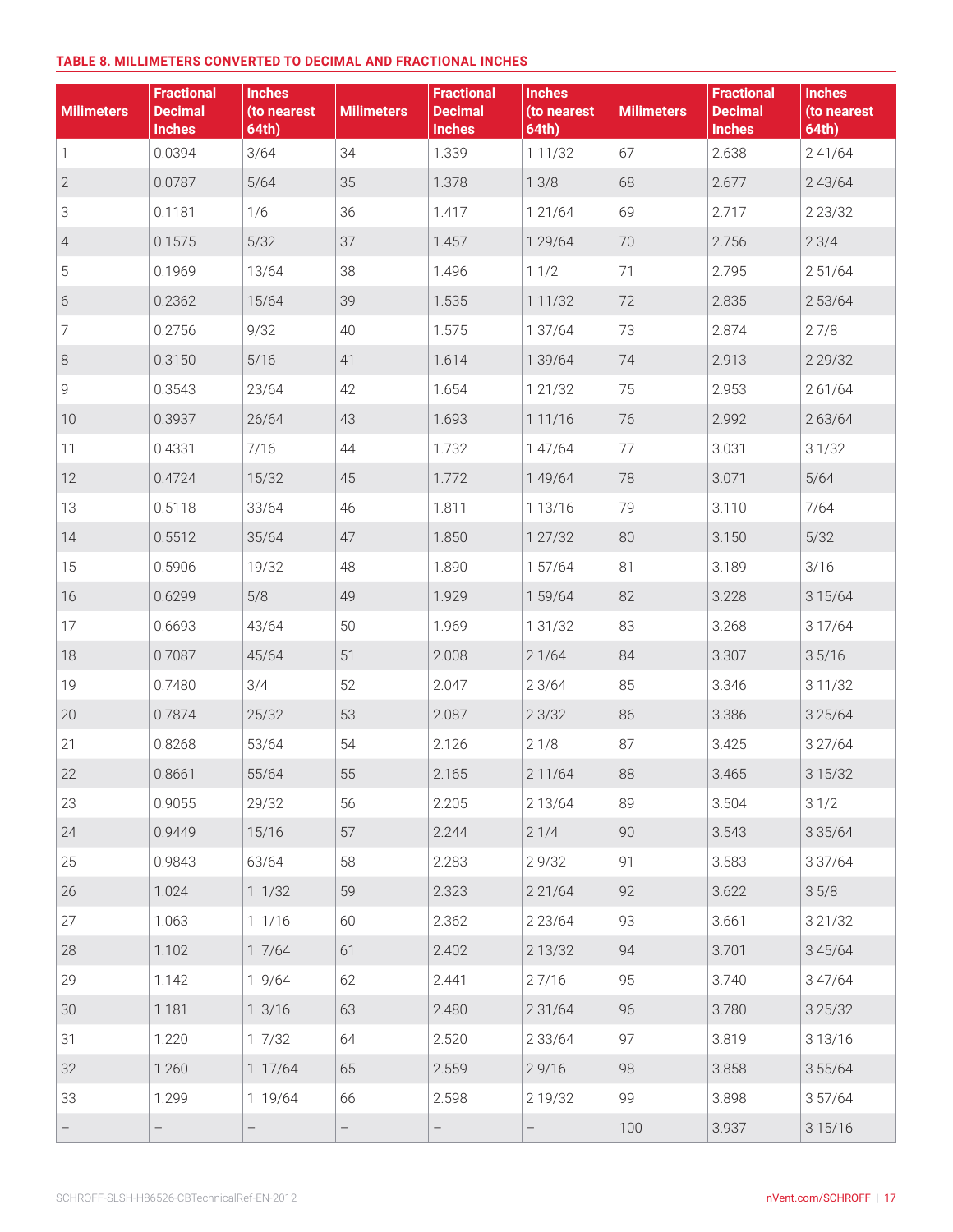# **TABLE 9. CONVERSION FACTORS**

| <b>Milimeters</b>                | <b>Fractional Decimal Inches</b> | <b>Inches</b><br>(to nearest 64th)             |
|----------------------------------|----------------------------------|------------------------------------------------|
| Acceleration                     | 1 m/s <sup>2</sup>               | $= 4.252 \times 101$ ft/h2                     |
| Area                             | 1 m <sup>2</sup>                 | $= 1550.0$ in <sup>2</sup>                     |
| -                                | $\qquad \qquad -$                | $= 10.764$ ft <sup>2</sup>                     |
| Degree (angle)                   | 1 radian                         | $= 57.471$ degree                              |
| Energy                           | 1J                               | $= 9.4787 \times 10^{-4}$ Btu                  |
| $\overline{\phantom{0}}$         | 1 kcal                           | $= 3.968$ Btu                                  |
| Force                            | 1 N                              | $= .22481$ lbf                                 |
| <b>Heat Flux</b>                 | 1 W/m <sup>2</sup>               | $= .3171 Btu/h·ft2$                            |
| <b>Heat Transfer Coefficient</b> | $1 W/m^2 \cdot K$                | $= 0.17612$ Btu/h•ft <sup>2</sup> . °F         |
| Heat Transfer Rate               | 1W                               | $= 3.4123$ Btu/h                               |
| Length                           | 1 <sub>m</sub>                   | $= 39.370$ in                                  |
|                                  | $\qquad \qquad -$                | $= 3.2808$ ft                                  |
| Mass                             | 1 <sub>kg</sub>                  | $= 2.2046$ lbm                                 |
|                                  | $1$ lbm                          | $= 16 oz$                                      |
| Mass Density                     | $1 \text{ kg/m}^3$               | $= .062428$ lbm/ft <sup>3</sup>                |
| Pressure and Stress              | 1 N/m <sup>2</sup>               | $= .020886$ lbf /ft <sup>2</sup>               |
|                                  | $\qquad \qquad -$                | $= 1.4504 \times 10^{-4}$ lbf /in <sup>2</sup> |
|                                  | $\overline{\phantom{m}}$         | = 4.015 x 10 <sup>-3</sup> in H <sub>2</sub> O |
|                                  | $\overline{\phantom{0}}$         | $= 2.953 \times 10^{-4}$ in Hg                 |
|                                  | 1.1033 x 105 N/m2                | = 1 standard atmosphere                        |
| -                                | 1 x 105 N/m2                     | $= 1 bar$                                      |
| Temperature                      | 1K                               | $= (5/9) °R$                                   |
|                                  |                                  | $= (5/9)$ (°F + 459.67)                        |
| —                                | $\qquad \qquad -$                | $=$ °C + 273.15                                |
| Temperature Difference           | 1K                               | $= 1 °C$                                       |
| $\overline{\phantom{0}}$         | $\qquad \qquad -$                | $= (9/5) 0 R = (9/5) °F$                       |
| Thermal Conductivity             | $1 W/m-K$                        | = .57782 Btu/h•ft• °F                          |
| Thermal Resistance               | 1 K/W                            | $= .52750^{\circ} F/h \cdot Btu$               |
| Volume                           | 1 m <sup>3</sup>                 | $= 6.1023 \times 104$ in <sup>3</sup>          |
|                                  |                                  | $= 35.314$ ft <sup>3</sup>                     |
| $\overline{\phantom{0}}$         | $\qquad \qquad -$                | $= 264.17$ gal                                 |
| Volume Flow Rate                 | 1 m <sup>3</sup> /s              | $= 1.2713 \times 10^{5}$ ft <sup>3</sup> /h    |
| -                                | $\qquad \qquad -$                | $= 2.1189 \times 10^{3}$ ft <sup>3</sup> /min  |
|                                  | $\qquad \qquad -$                | $= 1.5850 \times 10^{4}$ gal/min               |